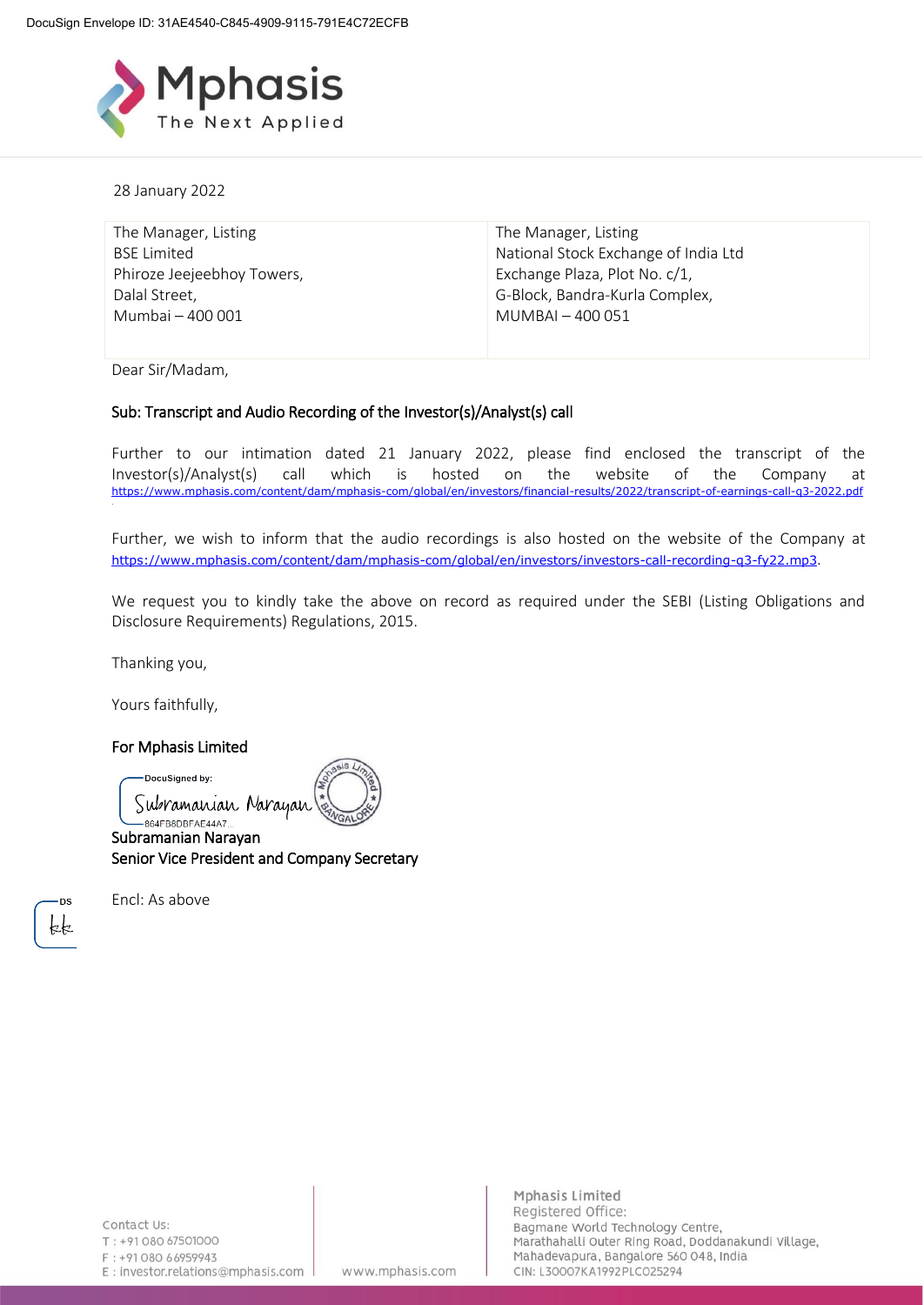

# "Mphasis Limited Q3FY22 Earnings Conference Call"

# **January 21, 2022**





**MANAGEMENT: MR. NITIN RAKESH – CHIEF EXECUTIVE OFFICER, MPHASIS LIMITED MR. MANISH DUGAR – CHIEF FINANCIAL OFFICER, MPHASIS LIMITED**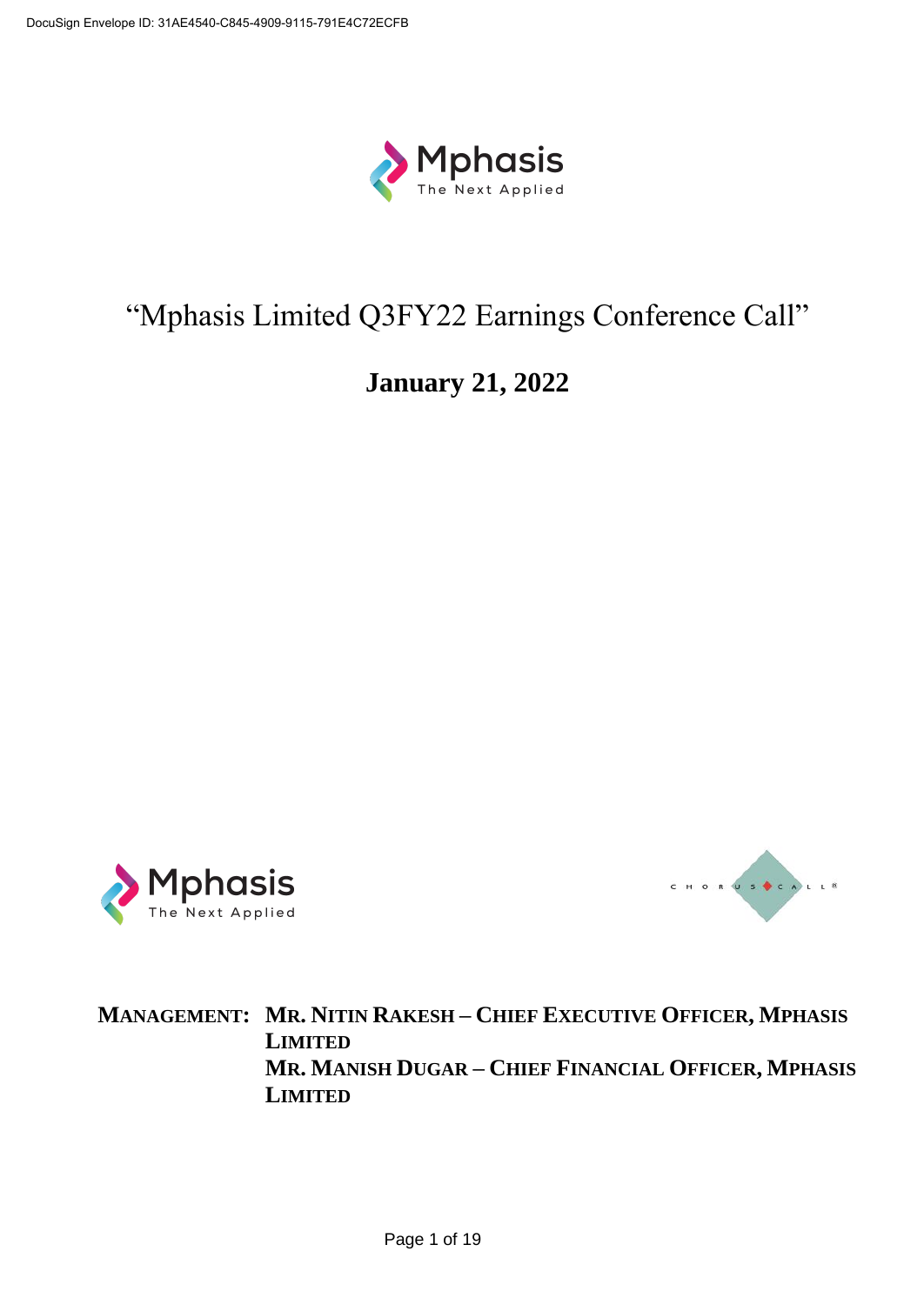

| Moderator           | Good Morning Ladies and Gentlemen, Welcome to Mphasis Limited Q3 FY 2022 Earnings Conference<br>Call.                                                                                                                                                                                                                                                                                                                                                                                                                                                                                                                                                                                                                                                                                                                                                                                                                                                                                                                                                                                |
|---------------------|--------------------------------------------------------------------------------------------------------------------------------------------------------------------------------------------------------------------------------------------------------------------------------------------------------------------------------------------------------------------------------------------------------------------------------------------------------------------------------------------------------------------------------------------------------------------------------------------------------------------------------------------------------------------------------------------------------------------------------------------------------------------------------------------------------------------------------------------------------------------------------------------------------------------------------------------------------------------------------------------------------------------------------------------------------------------------------------|
|                     | Please note, the Management would be showcasing a presentation that is available on the webcast link<br>shared in the invite as well as on the Mphasis website, www.mphasis.com.                                                                                                                                                                                                                                                                                                                                                                                                                                                                                                                                                                                                                                                                                                                                                                                                                                                                                                     |
|                     | As a reminder, all participant lines will be in the listen-only mode and there will be an opportunity for<br>you to ask questions after the presentation concludes. Should you need assistance during the conference<br>call, please signal the operator by pressing '*' and then '0' on your touchtone phone. Please note that<br>this conference is being recorded.                                                                                                                                                                                                                                                                                                                                                                                                                                                                                                                                                                                                                                                                                                                |
|                     | I now hand the conference over to Mr. Shiv Muttoo from CDR. Thank you and over to you, Sir.                                                                                                                                                                                                                                                                                                                                                                                                                                                                                                                                                                                                                                                                                                                                                                                                                                                                                                                                                                                          |
| <b>Shiv Muttoo</b>  | Thanks. Good morning everyone and thank you for joining us on Mphasis Q3 FY '22 Results<br>Conference Call. We have with us today Mr. Nitin Rakesh - CEO, and Mr. Manish Dugar - CFO.                                                                                                                                                                                                                                                                                                                                                                                                                                                                                                                                                                                                                                                                                                                                                                                                                                                                                                |
|                     | Before we begin, I would like to state that some of the statements made in today's discussion maybe<br>forward-looking in nature and may involve certain risks and uncertainties. Detailed statement in this<br>regard is available on the Q3 FY '22 Results Release that has been sent out to all of you earlier.                                                                                                                                                                                                                                                                                                                                                                                                                                                                                                                                                                                                                                                                                                                                                                   |
|                     | I now invite Nitin to begin the proceedings of this call. Over to you, Nitin.                                                                                                                                                                                                                                                                                                                                                                                                                                                                                                                                                                                                                                                                                                                                                                                                                                                                                                                                                                                                        |
| <b>Nitin Rakesh</b> | Thank you, Shiv. Good morning everybody. Happy 2022 to all of you. Thank you for joining our<br>earnings call this morning. If 2020 was a year of resilience and accelerated digital adoption, 2021 was<br>a rollercoaster with great business momentum, yet the year had its dark moments. As a leader, this has<br>also been a year of many personal learnings and tectonic shifts, the top three of them being: The<br>employer-employee relationship has changed forever with the future of work that will be very different,<br>requiring a very different engagement model as well as a very modern take on management.                                                                                                                                                                                                                                                                                                                                                                                                                                                        |
|                     | Mphasis recently announced a "Hybrid First" work model with "Work from anywhere, Collaborate in<br>the office" as the core theme. We will continue to embrace this hybrid model in active participation<br>with our clients. We are also reconfiguring our office workspaces where possible, to create collaboration<br>workspaces to foster the culture of collaboration with clients as well as within our teams.                                                                                                                                                                                                                                                                                                                                                                                                                                                                                                                                                                                                                                                                  |
|                     | Secondly, Empathy, Inclusion and ESG are here to stay, and we must continue to reinvent every part<br>of our value chain to be able to become more inclusive and diverse, starting of course with Diversity of<br>Thought. The past year highlighted beyond all doubt the importance of making your business resilient<br>to weather any storm that come our way. Building this tenacity, sustainability, and social responsibility<br>has always been the foundation for Mphasis. Our efforts are underpinned by a four-fold approach aimed<br>at reducing our environmental footprint, building sustainable supply chains, inculcating a diverse and<br>inclusive professional culture and adhering to the highest standards of ethical governance as well as<br>leveraging the power of technology for solving societal challenges. I am happy to report that Mphasis<br>has moved up from 37th to 69th percentile year-over-year in the S&P Global's Dow Jones Sustainability<br>Indices Corporate Sustainability Assessment annual review for 2021. We showed major improvement |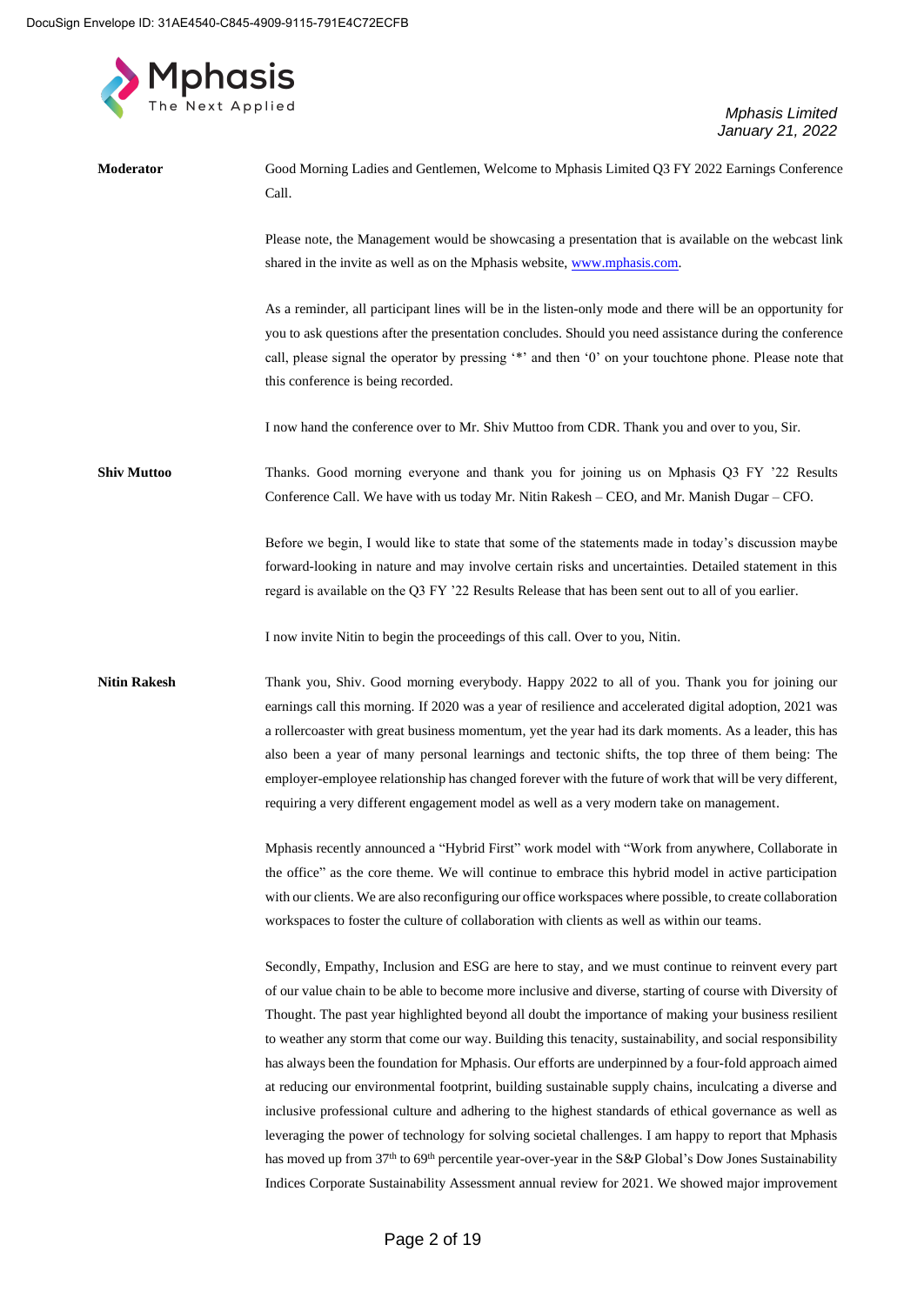

across all areas, Environment, Social, and Governance. The Company scored high in the Corporate Governance areas of Code of Business Conduct, Privacy Protection Practices, Board Diversity, and Identification of Emerging Risks. Human Capital Development and Talent Retention are categories under social performance that scored high. Mphasis' climate change strategy as well as Management of Scope - Greenhouse Gases has also scored well above Environment related performance criteria.

Being early adopters of renewable energy, we have set a year-on-year target for the reduction of energy consumption and carbon footprint.

Finally, acceleration in tech adoption is a great tailwind, but it brings with it a higher risk of obsolescence. Metaverse, Crypto such as Decentralized Finance also known as DeFi, NFTs, AI and so on. This is something that will continue to push the boundaries, and 2021 has turned out to be a breakout year in terms of these trends, much sooner and much bigger than expected.

As 2022 is kicking in, clients too are increasing focused investment to counter the threat of startups in NFT and DeFi space. For example, the CEO one of the largest banks just announced a huge tech spend increase to compete and win against Fintechs. This is not an isolated incident. Today, we also announced a partnership with CrossTower, one of the world's leading crypto exchanges to build a CoE or Center of Excellence focused on Web 3.0 and a series of block chain-based products that will be launched and traded on the CrossTower platform. The partnership between Mphasis and CrossTower will accelerate and scale the Web 3.0 talent within Mphasis, providing new avenues for application of innovative block chain-based solutions in public and private industries including financial services, supply chain, healthcare, life sciences, insurance, logistics, retail and so on.

Moving onto our performance, our Direct business growth continues to accelerate on larger revenue base. In the third quarter of FY'22, our overall gross revenue was \$ 414 million, which represents a dollar growth of 7.5% sequentially and 24% on a year-over-year basis, and 7.8% sequentially and 24.2% year-over-year in constant currency terms. This is a quarterly decade-high annual growth. The Direct segment continues to power our growth, growing 9% sequentially and 36.1% YOY in constant currency terms. On an organic basis, Direct has grown 6.3% sequentially and 32.4% YOY in constant currency terms. The trajectory of our Direct annual growth is consistently rising with YOY growth topping 30% for the third straight quarter.

Year-to-date Direct growth stands at 33.5% YOY in constant currency. This is the highest recorded YOY constant currency growth for Direct in a quarter. For the first time, Direct's absolute quarterly revenue has increased by USD100 million+ on a year-over-year basis. The contribution of Direct is at 93% and continues to rise; and we continue to prioritize our growth and investments in the Direct business. This showing has helped us manage the decline in the DXC channel, the contribution of which is now reduced to 5% of revenue. DXC revenue declined 10.4% sequentially and 49.2% YOY in constant currency terms. This is in line with our guided commentary of DXC dropping to within midsingle digit as a percentage of revenue by end of FY '22. Given the overwhelming contribution of Direct core business which now exceeds 90%, we expect that our overall revenue growth will continue converging with growth in the Direct business.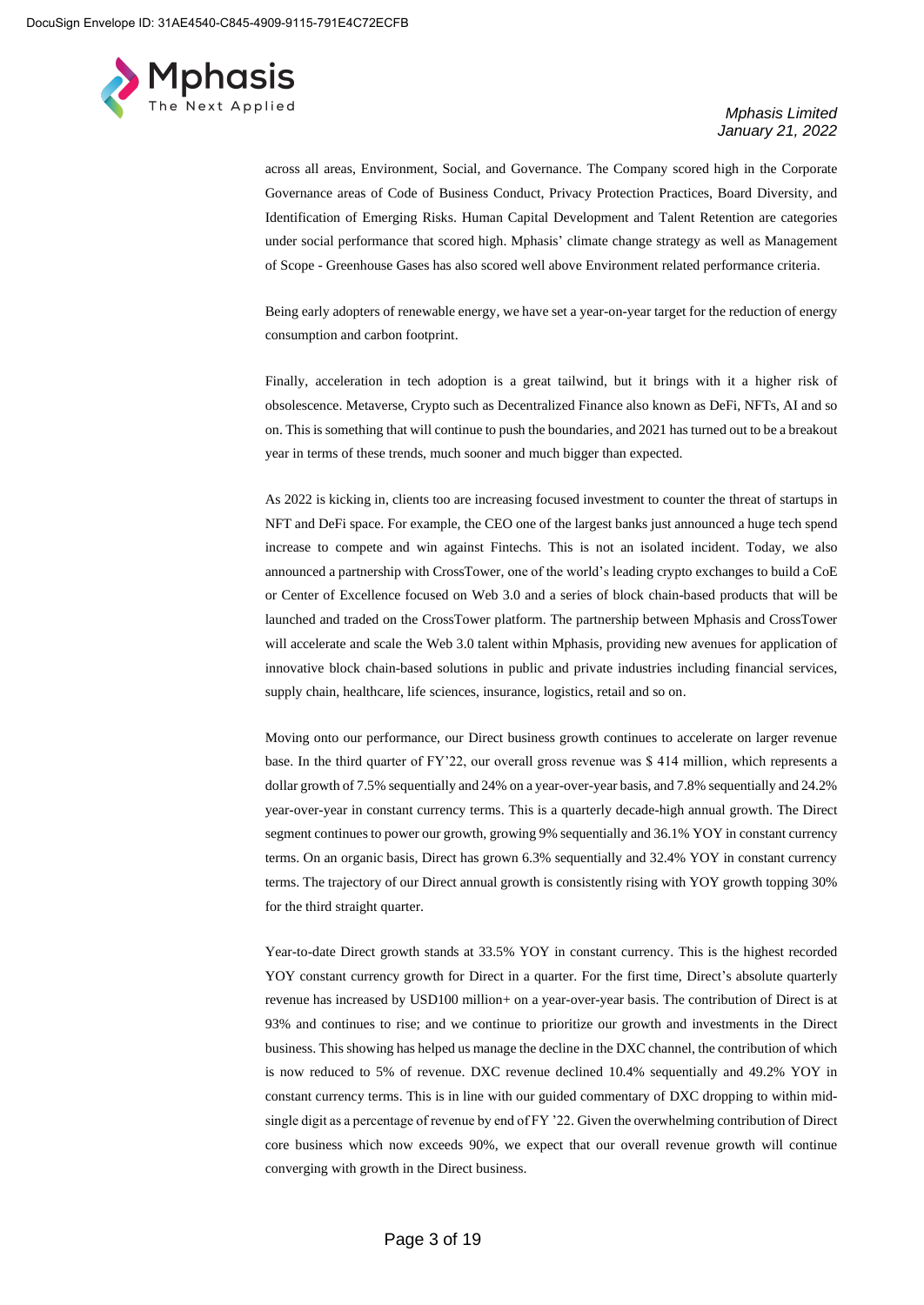

Geography wise, all our markets fared well. Our core market, the US, grew 36% year-over-year for Direct. Direct in EMEA grew 26% year-over-year. Our pipeline in Europe continues to be strong as well especially with new clients and as mentioned before, we continue to expect this region to be a growth driver beyond FY'22.

From a service line perspective, application services, our larger service offering, grew 39% overall and 55% year-over-year for the Direct segment sustained by the theme of digitization and cloud powered transformation of apps.

Specifically, I would like to call out our constant growth performance in the Direct business. Market share gains with our top 10 clients and beyond have helped drive growth there. Growth contribution from our key clients has been consistent, reflecting increasing depth of key relationships and share gains. While our top 10 clients as a block have grown at 30% in last 12 months, what is equally heartening is the consistent growth coming through from beyond top 10 clients, including new clients, a theme that we have highlighted in the earlier calls and we will double click on that shortly.

Thanks to our broad-based success with clients across tiers and our year-to-date consistency, we reiterate our industry leading growth stance in the Direct business for FY'22 on top of industry leading growth for Direct in FY'21, in line with our FY'22 guidance articulated at the start of the fiscal year.

With our tech-led positioning, we are replicating our performance in our flagship vertical, Banking and Financial Services, in other verticals as well. BFS growth has accelerated to 29% YOY in constant currency for this quarter representing the sixth straight quarter of over 20% annual growth. Direct BFS grew 8.9% quarter-on-quarter and 31.6% year-over-year in USD terms. This growth is broad based across sub-segments of BFS. We continue to enjoy market share gains with our key banking customers.

This quarter also has seen robust growth in the TMT vertical, and the Logistics and Transportation vertical within Direct, with TMT growing at 24.2% sequentially and 112% year-over-year, and Logistics and Transportation growing 5.2% sequentially and 35.7% year-over-year. Insurance is also tracking double-digit YOY growth trajectory.

Our client stats reflect the strengthening positioning with several top clients post vendor consolidation. We continue to believe that our wallet-share gains originate from our competency-driven positioning. As our top clients prioritize and execute their spending plans, our preferred partner status places as well to capture additional market share especially in new areas of tech spend as articulated in the earlier part of my remarks. Notably, we continue to see strong growth from the lower half of our top 10 clients, as well as robust growth beyond our top 10 clients. Our top five and top 10 clients have grown consistently registering 25% and 30% growth, respectively on third quarter trailing 12-month basis. The average contribution of our top five clients is USD 130 million per client on a trailing 12-month basis as well. Our top 6 clients are all USD 75 million plus on a trailing 12-month basis with top four at USD 100 million plus and we have five USD 100 million plus customers on quarterly annualized basis. We believe these client related data points are unique for a company of our size.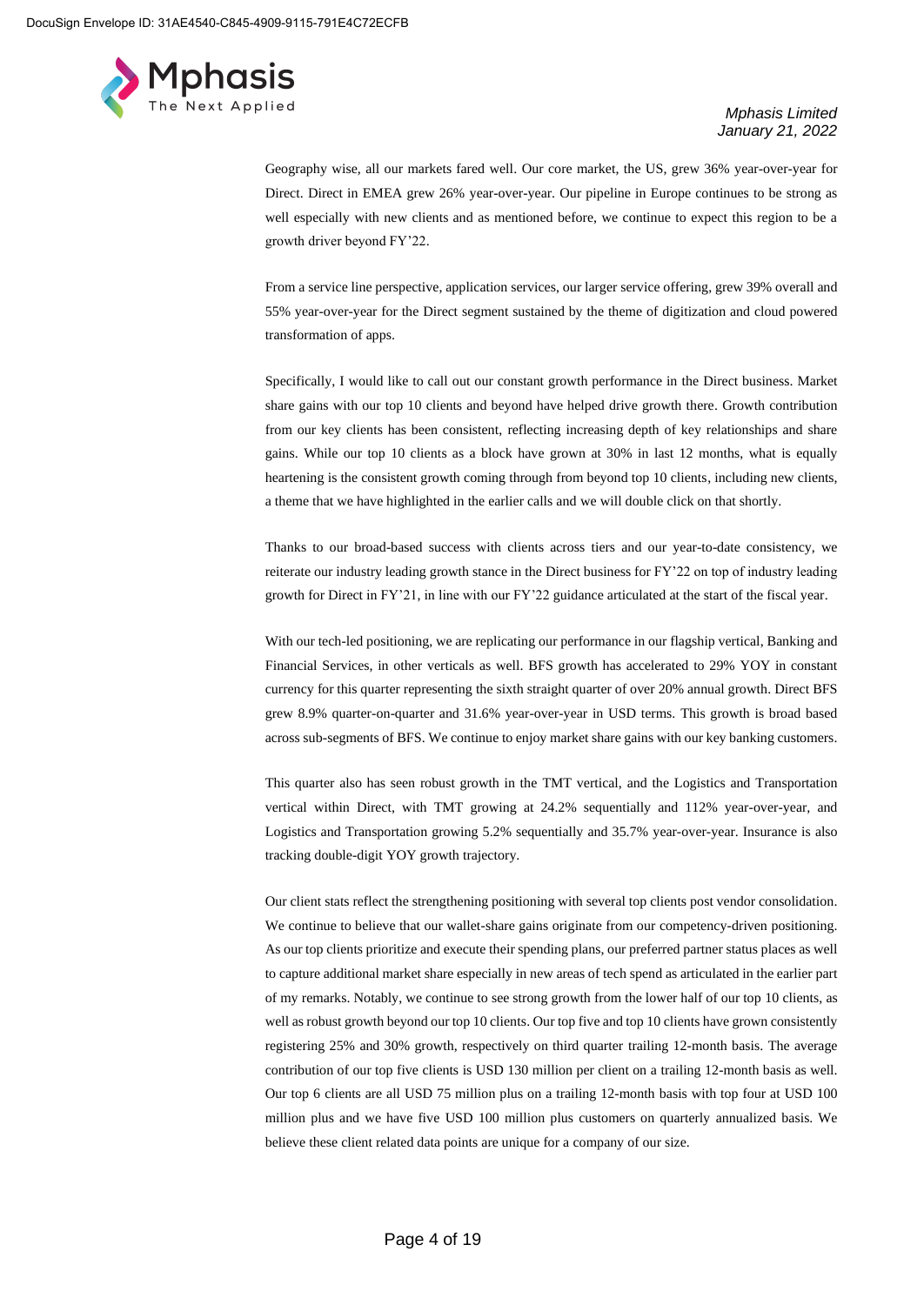

Our 6-10 clients have grown at 48% for trailing 12 months basis, and this repeated much-higher-thanaverage growth of 6 to 10 indicates ongoing strong growth diversification among our key clients beyond the top five. Our clients in the 11-20 bucket have also grown at 21% for trailing 12 months basis, with the quarter year-on-year growth for this tier much higher at35%. Notably, all of seven top clients over USD50 million plus grew sequentially for the third straight quarter. In short, our strong client performance across the board supports our industry leading growth in Direct. Our New Client revenue continues to grow rapidly growing at 80% YOY in Q3.

We recorded TCV of \$335 million of new deals won in third quarter of FY '22. This marks the eighth straight quarter of 200 million plus net new TCV not including renewal deals. Our TCV is up 25% financial year-to-date. Despite strong TCVs racked up over the last three quarters, our pipeline is still up suggesting that our pipeline generation engine is firing well. We generated high percentage of our TCV through proactive deal pursuits where win rates are materially higher than in the competitive RFP situations. As we report our TCV on net new basis excluding renewals, we find the correlation between our Direct TCV and revenue growth to be high, exceeding 0.9. The correlation is also improving as we are able to substantially retain our wins of renewals.

Coming to our client metrics, our track record in migrating clients from one revenue bucket to the next continues to be healthy. Specifically, our conversion ratio of clients in one revenue tier to the next is solid and improving at well over 50%, one of the best rates in the industry as mentioned before as well. The count of 75 million and above at six is significantly up with two new clients in this category on a YOY basis. \$ 50 million plus client at 7 is up by 2 from the five clients we had in this category a year back. On the quarterly run rate basis, we had five clients in the \$ 100 million plus bucket. I am also pleased to report that in this quarter, we have closed more large deals than normal. We won four large deals vis-à-vis one or two large deals on average every quarter, and this is marked by increasing deal sizes as the slide indicates. The average deal size on a trailing 12-month basis at \$ 71 million is well over twice what it was two years ago.

As mentioned in our prior calls, our large deals are increasingly multi-tower, transformation-based, and longer tenure, touching multiple parts of the digital tech value chain. The growing size reflects this capability evolution as mentioned before. As an example, one of the largest US banking clients entered into a more comprehensive multi-year deal with us to replace a shorter duration contract. This contract is over \$ 300 million estimated TCV with both renewal and net new components.

Our tribes-led pipeline addressing the Change imperatives of clients tech program is up by 7% sequentially and 10% year-over-year despite pipeline to TCV conversion of \$ 1.3 billion over the last 12 months. Our pipeline is well distributed among our eight tribes indicating our traction across various digital tech stacks. It also comprises an increasing portion of pursuits and opportunities in smaller verticals. For example, it is encouraging for us to see the pipeline progression in sectors like airlines and healthcare, non-mainstream verticals for us, but giving us good growth now.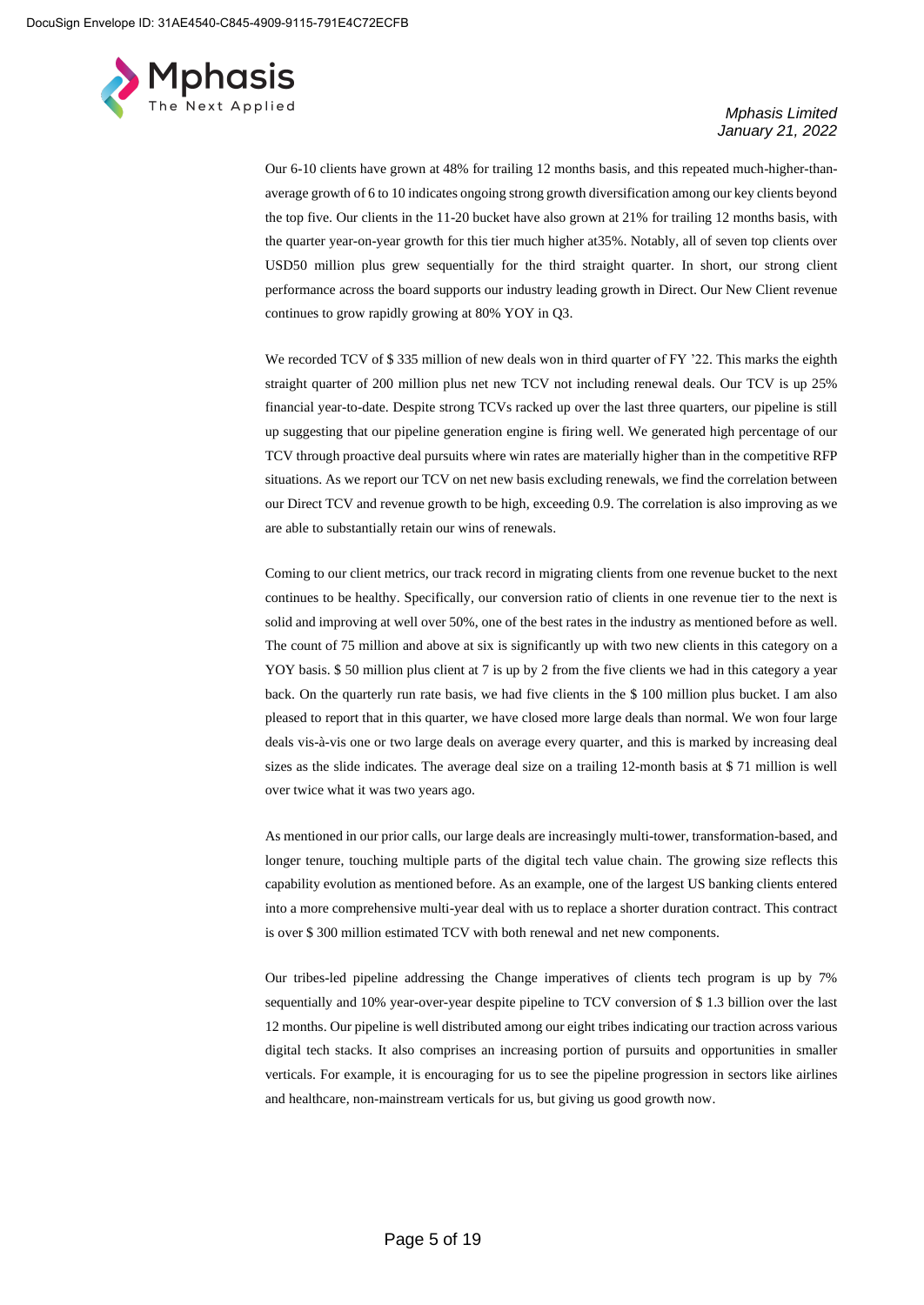

Blink in its first full quarter post acquisition has enabled large number of leads for our core client base. We already have two deals won through this: thanks to Blink with momentum building from smooth initial integration.

Q3 FY'22 also witnessed the highest ever fresher addition in a quarter by far. In FY'22, we are likely to close with the highest ever fresher addition in a year of over 5500. This hiring is concentrated in second half of this fiscal. Over the past few quarters, we have worked through substantially utilizing the internal workforce capacity created by the DXC downsizing. With this behind us, we are now expanding our muscle in campus hiring and have increased our targets going forward. Our improving pyramid, together with initiatives on pricing improvement, sub-contractor rehaul and other optimization initiatives will provide us cost leverage in the coming quarters.

We are also pleased to see scaling up of the digital competencies of our talent with our well-established key learning resource platform Talent Next. This has seen rapid adoption since its inception three years ago. Talent Next provides Mphasis with the skill muscle to enable execution on the next gen positioning at scale. It is well positioned to develop and strengthen digital competencies of incoming freshers as well. There is growing emphasis on obtaining relevant certification, the certification to learning participation ratios on Talent Next is also consistently rising. Talent Next suitably identifies the roadmap for employees to higher positions and promotions. Of the record, 12,700 plus employees trained on TalentNext in this quarter, more than 40% have obtained certifications. In addition, we are also aggressively actioning our plans to expand in non-metro, Tier-2 cities in line with the "Hybrid First" work model.

Our margin philosophy allows us the flexibility to manage our profitability in an environment of rising cost of talent in a heated market. In this quarter, we were able to increase our headcount 8% sequentially with strong hiring at junior and trainee levels towards capacity creation. It reflects in the higher bench and lower utilization in this quarter. Despite the strong hiring numbers and much larger than usual bench, we improved our overall gross margin sequentially by 60 BPS and on an organic basis by 120 basis points. Notably, we incurred RSU & ESOP stock charges in this quarter as well, as we executed our stock grant plans subsequent to our shareholder approval at our recent AGM.

Our reported metrics included the M&A related charges of 80 bps for the quarter. Adjusted for M&A related charges, operating profit grew 9.5% sequentially and 22.4% year-over-year to ₹ 4,956 million in Q3 FY'22. Adjusted operating margin inched up 10 BPS QOQ and declined 50 BPS YOY to 15.9% in Q3 FY'22. This is in line with our stated operating margin band of 15.5% to 17%, which remains unchanged despite increased stock grant cost as alluded earlier.

To reiterate, we retain our stated organic operating margin band despite stock grant costs starting this quarter. Our adjusted EPS for the quarter at 20.3 grew 16.4% YOY. Our DSO further improved to 59 days, a multi-year low DSO position, achieved despite strong growth. This has resulted in record collections. Third quarter operating cash does not fully reflect record collections as there has been some lumpy annual statutory payouts made in this quarter. This will normalize in fourth quarter.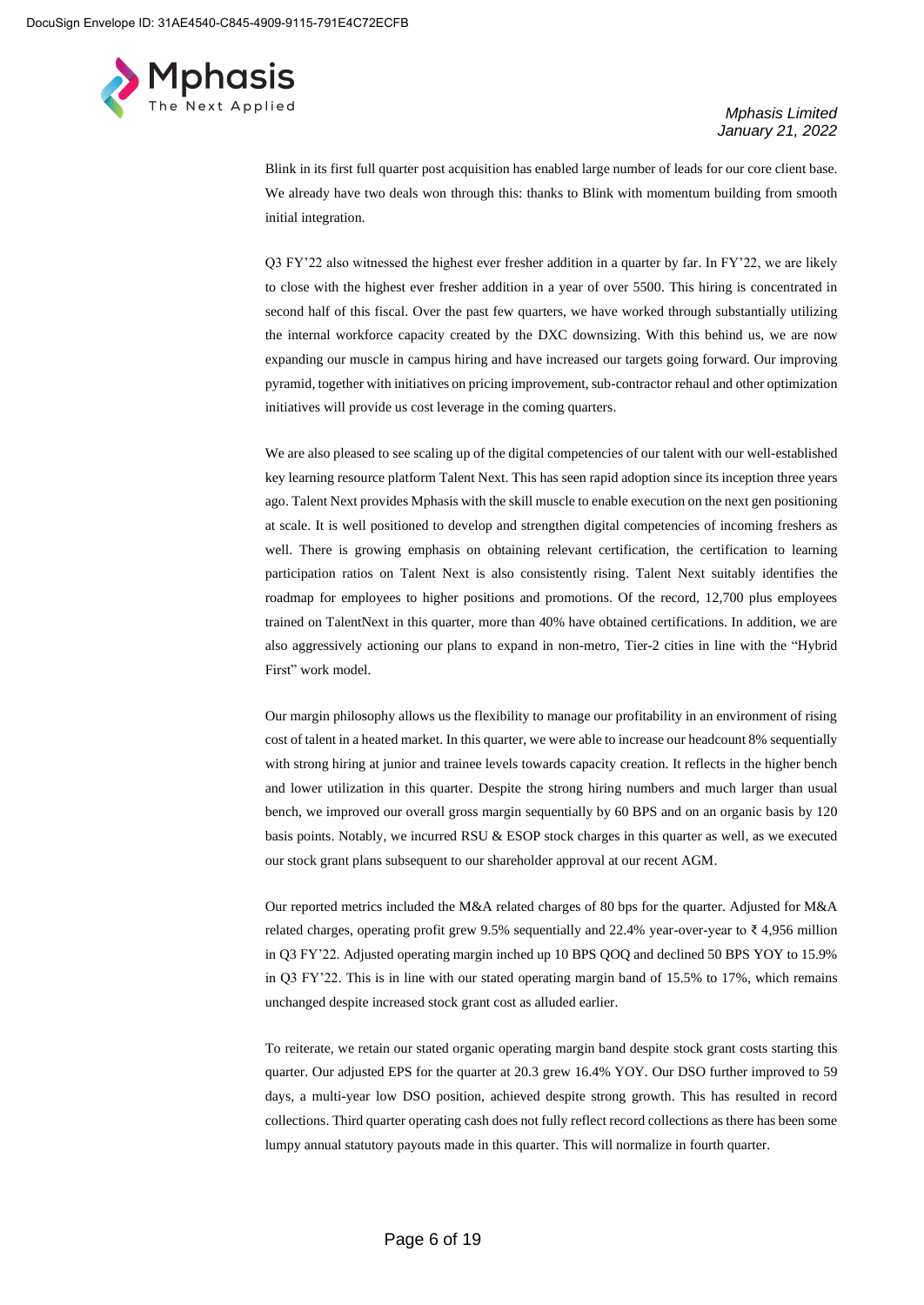

To sum up, I will leave you with three points:

One, our strong Direct growth is consistent and for the third straight quarter, we have grown at over 30% year-over-year in constant currency on an organic basis. Financial year-to-date Direct growth is at 33.5% in CC terms. This performance has helped us mitigate the decline in DXC, the contribution of which is now reduced to 5% of revenue in Q3'22 basis.

Secondly, all KPIs are moving in the right direction namely, our growth is getting broad based with Europe, TMT, Logistics and Transportation aiding growth in addition to the anchor verticals of BFS and anchor geography of the US. We continue to drive market share gains with our key clients. Our client mining metrics across revenue buckets continue to strengthen. As mentioned before, the average top five clients' contribution is USD 130 million per client. Our six to 10 client category continues to grow well above our Direct revenue growth with 48% growth in trailing 12 months basis As does the top 11 to 20 client category, growing strongly on a YOY basis. Our robust people addition in this quarter is due to record fresher and trainee intake, which will provide us the pyramid leverage in the coming quarters. Our cash flow generation as a percentage of EBITDA stays healthy. Our DSO position is at a multi-year low despite strong growth enabling record collections in the quarter. YTD operating cash flow is at \$ 147 million representing over 71% of our EBITDA in FY'22.

Thirdly, investing for growth by using operating leverage and operating in a stated target operating margin band, we believe that our margin stance ensures stability and critical workflow retention through stock incentive plans in an environment of supply headwinds. Thus, our revenue growth translates into sustainable EPS and PAT growth and consistently rising free cash flow generation complemented by improving DSO.

In summary, our growth strategy envisages us making sustained investments in line with our Continuity and Acceleration theme along the four vectors, geography expansion, leadership breadth and depth expansion, buildup of digital competencies including M&A and New Account scale up. Together with the increasingly diversified nature of our client base and metrics and pipeline buildup, we believe this will help us sustain the magnitude and drive consistency of our Direct growth. Our strong performance in the first three quarters of FY '22 reinforces our confidence in retaining our guidance for the industry leading growth in Direct for FY '22 on top of industry leading performance in FY '21. We also expect to see greater convergence of our overall revenue growth with Direct growth. On that note, I request the operator to open the line for questions please. **Moderator** Thank you. Ladies and Gentlemen, we will now begin with the question-and-answer session. The first question is from the line of Nitin Padmanabhan from Investec.. Please go ahead.

**Nitin Padmanabhan** Good Morning everyone and congratulations on the quarter and the deal wins. Just couple of questions, one, it is good to hear on the fresher additions, I think that is something what we are looking out for. Just wanted your thoughts on how we should think about margins considering relative to the industry as we're a little later in the cycle in terms of fresher additions, but do you think that in the near term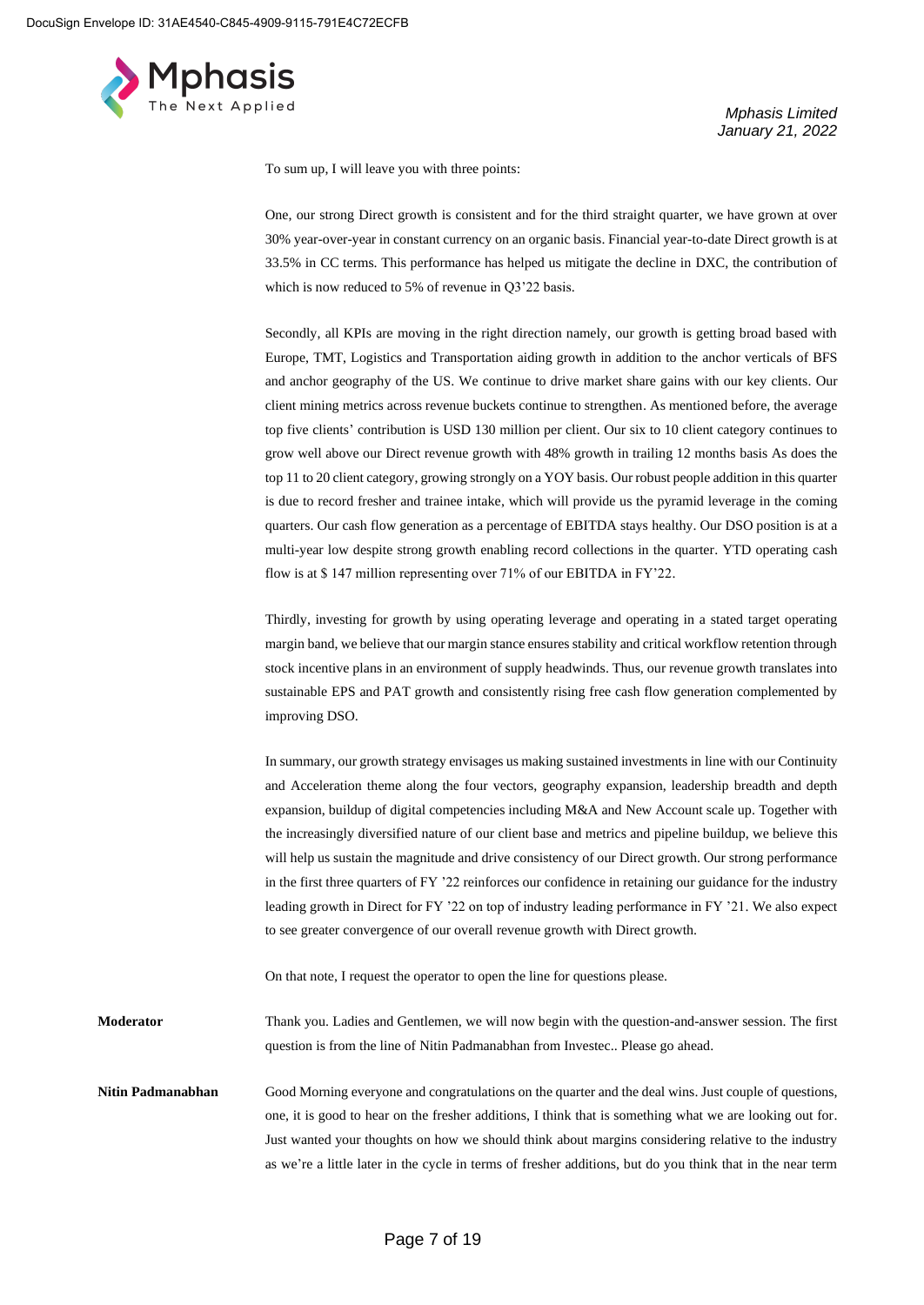

there will be some pressure on margins and then sort of pickup later? Second, if you think of all the headwinds that have come through from the acquisition this year, what are the one-offs out there that you think will not possibly repeat next year, those are the two things on margins?

**Manish Dugar** As we had stated earlier in all our conversations, margin for us is something that we want to operate within a narrow band of 15.5% to 17% and Blink acquisition did translate to some charges because of amortization of intangibles and the retention bonus. We are expecting the impact of that to be near to 1%. As you would see, we have been able to contain it to 0.5% to 0.6%, this quarter it is at its peak at 0.8%. Taking your second part of the question first, these expenses are going to remain constant or actually reduce going forward in absolute term quarter-on-quarter and as the revenue grows, the impact on the margins are going to be lesser and lesser and as we have indicated in our Blink announcement, this over a period of time will get neutralized and we should get back to our reported numbers as it relates to the impact of acquisition. From a cost of stock grant perspective, we just wanted to call it out saying we have made an investment, which helps us in retention of key talent like we have done in fresher hiring. As you would know over the last two years, we have had significant reduction in our DXC revenues and that led to a significant number of those employees coming out of the execution, which we needed to kind of retrain and then deploy back. That not only increased the cost as we were training them and maintaining them on the bench, but it also meant our ability to onboard freshers was limited to that extent. As that get lesser and lesser and as we are able to now kind of push our pedal on the fresher hiring, we have decided to kind of make sure that we take advantage of that position and build our trainee bench as it was reflected in the trainee utilization. Going forward as the impact of DXC cost keeps coming down, the cost of redeployment, and as the fresher pool gets into billability, it will reflect and improve utilization as well as lower cost of execution. So I guess these will help us in terms of tailwinds that we can then define whether we will use that for reported improved margins or we will do that to continue investing in growth which is what our stated philosophy has been. As we get to next year, we will give you better visibility to what that range of EBIT margin we should look forward too, however, at this point in time we believe we have made investments in almost every bucket that you can think of whether retention of key talent, whether investing for creating talent pool which will help us grow at good cost structures and our Talent Next platform, which is where we primarily depend on for creation of talent rather than depending on lateral is helping us in terms of when we look at the throughput that we had got from what it was before. So overall I think it is a very positive place to be.

**Nitin Padmanabhan** That is helpful, the second one was on the broader deal wins, I think we have done very well there, but I just wanted to understand that you mentioned the deal sizes have increased but can you throw some light in terms of the deal tenures right now, has this sort of come off a bit, has it reduced or it continues to be in the close to four-year kind of bracket? Second, I think lot of players are benefiting from a lot of short cycle flow of business, are you seeing that in meaningful measure within our business and do you think that correlation chart which you have shown, do you think that dot will sort of remain at the higher end of the line?

**Nitin Rakesh** On the deal cycle, deal duration I think this quarter was an interesting one, we had four large deals. The largest deal though came from a new customer in the multiyear transformation deal in healthcare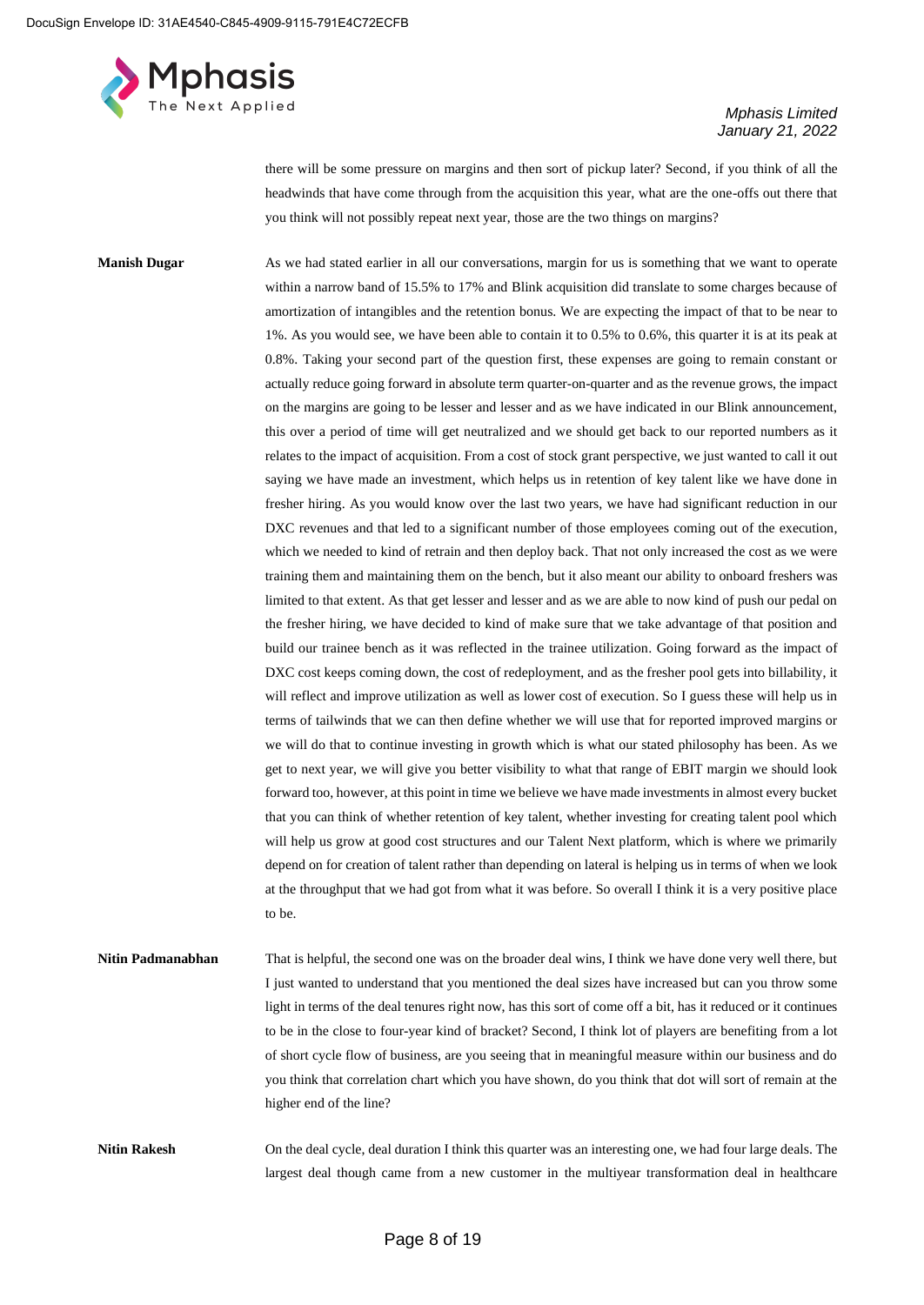

segment, I think that is very interesting to us as well because a lot of the muscle we built in solutioning deals in other industries are now starting to get applicable in other industries as well. We also have and as we mentioned that we signed a large deal with an existing banking customer where the total value of the deal including renewal is 300 million, so there is a large component that came out and that is a threeyear deal. The other two deals that we announced in the large segment are probably much shorter cycle quick consumption deals because they require ability to deliver product and software in a year, I think for us it is an interesting mixed bag. There is definitely some sense of urgency that is leading to short cycle deals, but they are still pretty chunky, but at the same time, there is also need for multi-year transformation deals especially the ones that relate to application transformation using cloud or data platforms, they are not going to get down in short cycle sizes so I think, some of them are getting broken into short cycle deals with the multi-year program in mind, but they are still getting multi-year deals in the next year as well. I think that is kind of the way we are seeing the business develop.

**Nitin Padmanabhan** Anything to call out on the tenures?

**Nitin Rakesh** I would say there is a little bit more short cycle deals in the recent last couple of quarters, because the sense of urgency was high, but that does not mean that there are no longer term large deals. I think the fact that the largest deal is 92 million is multi-year deal, also means that there is, then there are still those three- to five-year deals that you can find, but you know on an average I do not think the duration would have shifted dramatically lower even though we are seeing some short burst in in-year spend cycles.

**Moderator** Thank you. We will move onto the next question that is from the line of Dipesh Mehta from Emkay Global. Please go ahead.

- **Dipesh Mehta** Thanks for the opportunity and congrats for a very strong results, couple of questions from my side. First, just want to understand how we manage talent supply because if I look at our employee addition, we added around 2 percentage quarter-on-quarter billable, subcon expanded 50 percentage and overall revenue is around 7.8 percentage, but if I look at your utilization it dipped 300 BPS quarter-on-quarter ex-trainee, so I just want to understand because few percentage organic business headcount addition, at 8 percentage and still utilization declined, so if you can help us understand what played out from utilization perspective and overall talent supply management perspective, that is first question? Second question which I have is about onsite BPO headcount, if you see it is showing steady decline, whether anything to read with Digital Risk business there?
- **Manish Dugar** First of all, we explained in our earlier comment this was our quarter of making sure that we push the pedal on getting fresher onboarded, get them trained, and you would see in one of the slides that Nitin talked about how our throughput on talent mix platform has almost doubled, so talent creation is what we were focusing on with DXC redeployment behind us, that is what has caused the utilization specially the training utilization number looking that lower. It is an investment which would yield result going forward both in terms of our ability to scale and our ability to make sure that we are able to deliver scale at profit. To your question on BPO, as we had mentioned earlier, Digital Risk business has now been completely transformed in terms of complementary services and a different go to market, cross selling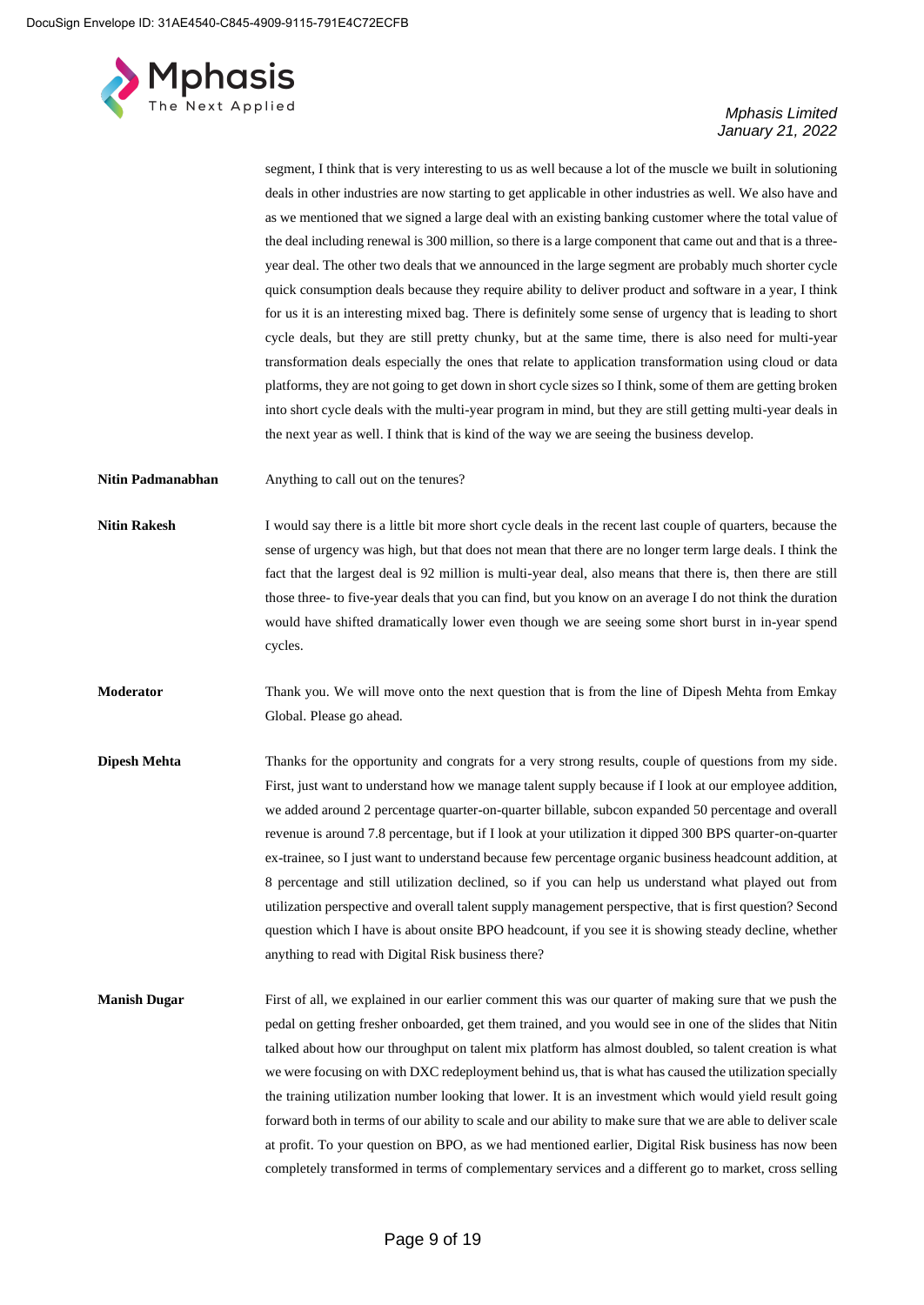

to those customers, which is what has got to large scale clients. What you see as headcount reduction onsite in BPO is due to the pace of the projects and it is not reflective of any specific or unidirectional movement either because of interest rates or because of digital.

- **Dipesh Mehta** I will just follow up on both parts, I was referring to utilization ex-trainee only, so I do not think it has implication because of fresher addition, obviously with trainee utilization drop is even higher, but if extrainee 300 BPS decline is there, so whether anything related to hiring on campus?
- **Manish Dugar** I would say it is partly investment for growth plan. As you scale accounts, you need to make sure that it is time for the deployment of people. In my mind, it is just an investment so that we can make sure revenues on the table are not let go. It is not to be seen in any other way.
- **Dipesh Mehta** If I try to get sense, employee addition anything to do with higher attrition because 2 percentage seems to be lower than let us say the way we expect business to grow and whether anything to read with attrition which might have a little higher than what we might have planned?
- **Nitin Rakesh** Most of this Dipesh is really people who have been hired, but they are going through onboarding process, so I do not think this is a linkage to attrition, I think the attrition backfill planning obviously happens in advance as well because we have a pretty decent lead time to control that. I think the combination of the fact that we are in some cases hiring ahead of demand, in some cases people are getting on for onboarding, background check, ID creation. Also keep in mind this was a furlough quarter for that also sometime has an impact because what you are seeing is period end, average utilization will give you a different number as well. So, I think there is not much correlation between utilization number ex-trainee and attrition. It is really a reflection of how many people do we have that are onboarded and waiting to be absorbed into the equation. I think, the same thing is applied to the trainee concept that is clearly under deployment training for deliver projects, so I think that will give us a fuel over the next two quarters, so our dependence on that will be lower than in the past.
- **Dipesh Mehta** Last question from my side is I think you indicated one large deal from healthcare, so if you can help us understand because now, we are doing very well on BCM side and now even Hitech side consistently and we are creating new growth engines, if you can provide some update on the healthcare and other part of emerging industries how the traction is, if you can provide some details?
- **Nitin Rakesh** I think Dipesh that is the reason I provided the details. The \$92 million deal is actually in the healthcare segment, it is a re-platforming deal where we are entering into a contract with the customer with an intent to re-platform their core system and restructure the operation that runs on the core platform. So it is a transformation deal that runs over three years. As you know, again it is early days, our healthcare business is roughly around 5% of revenues right now. We do expect this to be a turnkey deal as you can replicate some of the learnings. I think our pipeline of new logos and healthcare also is interestingly poised. So we will give you more updates as we go forward, but it is definitely one of our chosen areas and we talked about it for the last couple of years.

**Moderator** Thank you. The next question is from the line of Vibhor Singhal from Phillip Capital. Please go ahead.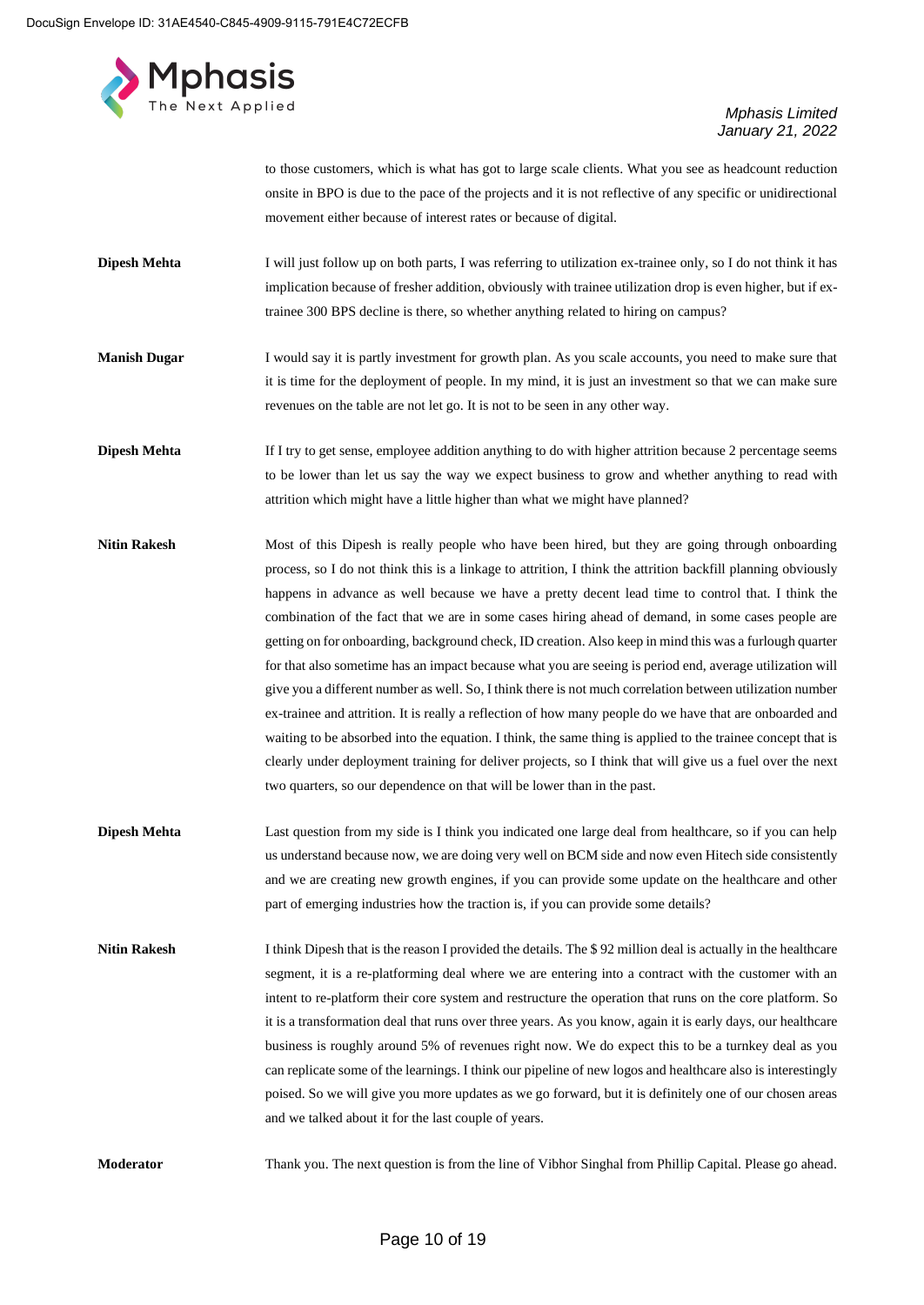

| <b>Vibhor Singhal</b> | Thanks for taking my question and congrats on great quarter again, couple of questions from my side,        |
|-----------------------|-------------------------------------------------------------------------------------------------------------|
|                       | one is, just wanted to basically understand our growth trajectory going forward for the Direct business,    |
|                       | it would be really great this year we should at least do 30% kind of growth which of course comes from      |
|                       | a low base of last year, how do you see maybe next few quarters panning out, of course there will be a      |
|                       | high base of FY'22 which has come in to play, but do you believe that the demand environment is             |
|                       | strong enough for us to be able to deliver strong growth going forward as well, I know it is not possible   |
|                       | to quantify that in any manner, but just a subjective outlook would be good enough?                         |
| <b>Nitin Rakesh</b>   | I will give you two data points that you can think about as you construct the viewpoint on future and       |
|                       | sustainability of growth. Number one, I think while YOY numbers you may think is skewed because             |
|                       | of low base effect, remember we actually only had one quarter of decline in FY'21, which was the June       |
|                       | 2020 quarter. After that in September quarter, we had a very sharp recovery and from thereon we have        |
|                       | constantly grown in high single digit sequentially. In addition to that, each quarter this financial year   |
|                       | also our sequential growth has been very strong. So, I think for us the constant currency sequential        |
|                       | quarter-on-quarter, constant currency revenue, organic revenue growth is the baseline that we live and      |
|                       | die by, and I think that has been very healthy and that should give you a sense of the fact that on a run   |
|                       | rate basis, there is a very strong momentum and tailwind. Second data point is on the TCV and pipeline.     |
|                       | I think in this business, pipeline is the biggest lead indicator followed by TCV, followed by TCV to        |
|                       | revenue conversion, and of course all the other operating metrics come from there. The fact that we         |
|                       | closed USD 1.3 million TCV in the last four quarters, the fact that we are still sitting at a pipeline that |
|                       | is 10% higher than this time last year and the fact that we have a very decent order book position with     |
|                       | a strong TCV in this quarter, at least gives me the confidence that we have the momentum and growth;        |
|                       | does not seem to be trailing away anytime in the short run. If I then triangulate that with the data points |
|                       | we are hearing from customers where they do expect elevated levels of spending as is referenced by          |
|                       | some of the very public big bank announcements in the last couple of weeks since the start of the new       |
|                       | year, that also gives us the confidence that we are in, I would say, a fairly strong secular tech spending  |
|                       | environment and should give us the opportunity to continue to grow at elevated levels.                      |
|                       |                                                                                                             |

- **Vibhor Singhal** Got it, that is really heartening to hear that, my next question was on the pricing front, so if I were to let us say take a cue from the data that the earlier participants have shown, it seems that our headcount addition is significantly lower than our revenue growth despite T&M being almost 50% of our revenues, so are we seeing some kind of a pricing positive development in our business, is there some semblance of pricing power coming into business proposal, it might be quite small in nature as well, but do you think there is something like that which we are able to call out right now and if yes, how sustainable is that going forward?
- **Nitin Rakesh A**lmost two quarters ago, we actually proactively called out the fact that we are seeing pricing leverage and the ability to actually right price the deal, not necessarily having to bid with below market prices. That has continued to play out in the last two quarters, and I think the environment currently also is fairly conducive for right pricing. Of course, we cannot do across the board price hike on overnight basis, so what we are doing really is making sure that we are able to price the value and wherever we have an opportunity, we can price based on not just pure rate card basis but create other unique pricing construct as well so I think the environment for pricing is tail winded. There is appetite for us to continue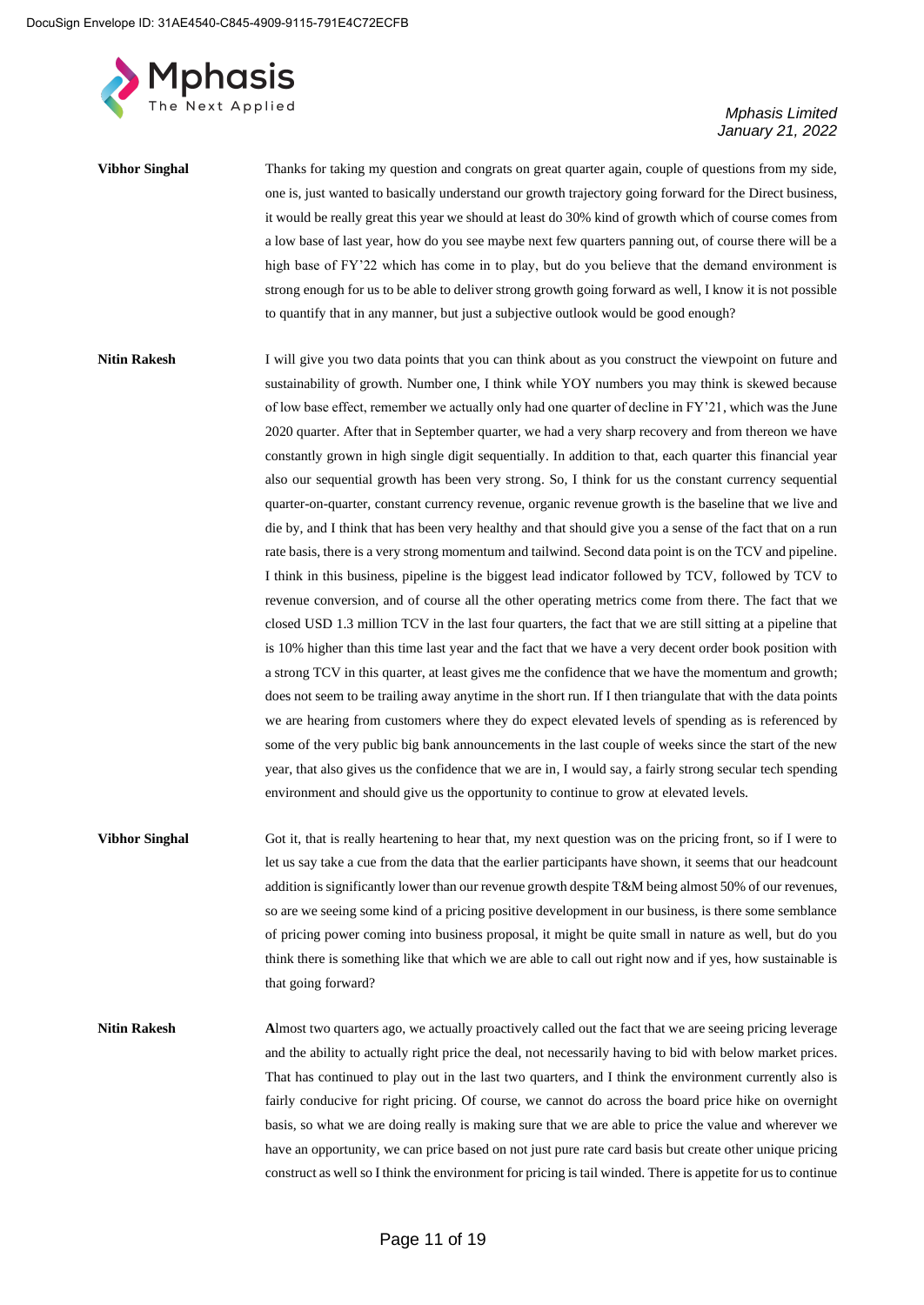

to see the right pricing. Of course, we are in long-term relationship with customers, so we will have to continue to do the right thing to ensure that we do price to value and not just price hikes. I think we have seen good price increases in existing business as well as on a new business basis. So, I think it is a good environment for pricing and we have seen some benefit of that as we pointed out.

**Vibhor Singhal** Just a bit more on that, any specific service lines or specific part of business where you feel there is more pricing power than the other ones?

**Nitin Rakesh** I think again keep in mind the highest demand for sales will drive the highest mismatch between supply and demand and that is where we have the highest pricing power, so by definition almost all things visa-vis transformation whether it happens to be cloud competency, public cloud hyperscaler certified capabilities, ability to apply application transformation using hyperscaler platforms, data. Of course, lot of work is getting done on the new age platforms such as Snowflake and Salesforce. I think that is where the pricing power is. It is not going to be in maintenance contracts, , It is really a combination of where you can find unique solutions, construct those unique deal archetypes and then of course price them in a way that will give you little leverage.

- **Moderator** Thank you. The next question is from the line of Manik Taneja from JM Financial Limited. Please go ahead.
- **Manik Taneja** Thank you for the opportunity, Nitin I wanted to pick your brains around both the industries' move as well as your move to essentially expand to Tier-3, Tier-4 locations and go where the talent comes from, but do you think this at some point of time helps the industry manage its cost much better and thereby defend margins in the wake of some supply side segments in general?
- **Nitin Rakesh** Sorry, I am not very clear, you are asking about going to new location? Manik, can you repeat the first part of your question, is it about going to new location?
- **Manik Taneja** I wanted to understand from you given the expansion in Tier-3, Tier-4 locations that happen across the industry, do you think this is a lever that helps manage the cost of talent given whatever one has been hearing about the salary increases in the last 12-18 months?
- Nitin Rakesh Absolutely Manik, I think it is a very concerted effort of course at an industry level, but more importantly at an individual Company level to go find areas of next Tier, non-metro Tier-2, Tier-3 towns where in conjunction with education infrastructure that is available, local state and city governments and of course there is a very concerted effort even by the Central Government to promote this. So, I think next new talent creation across the entire value chain is the only way we will sustain this level of growth for the industry. Of course, each Company will have a different strategy. We are also following our own strategy that works for us clearly based on the needs that we have in our business, so that is one definite lever that will create net new talent that will effectively over a period of next three-four, five quarters start meeting the supply demand mismatch. I do not think supplydemand mismatch is going to go away any other way. Second lever also is you have to start looking at some global talent pools because that also gives you some leverage because yes we can create new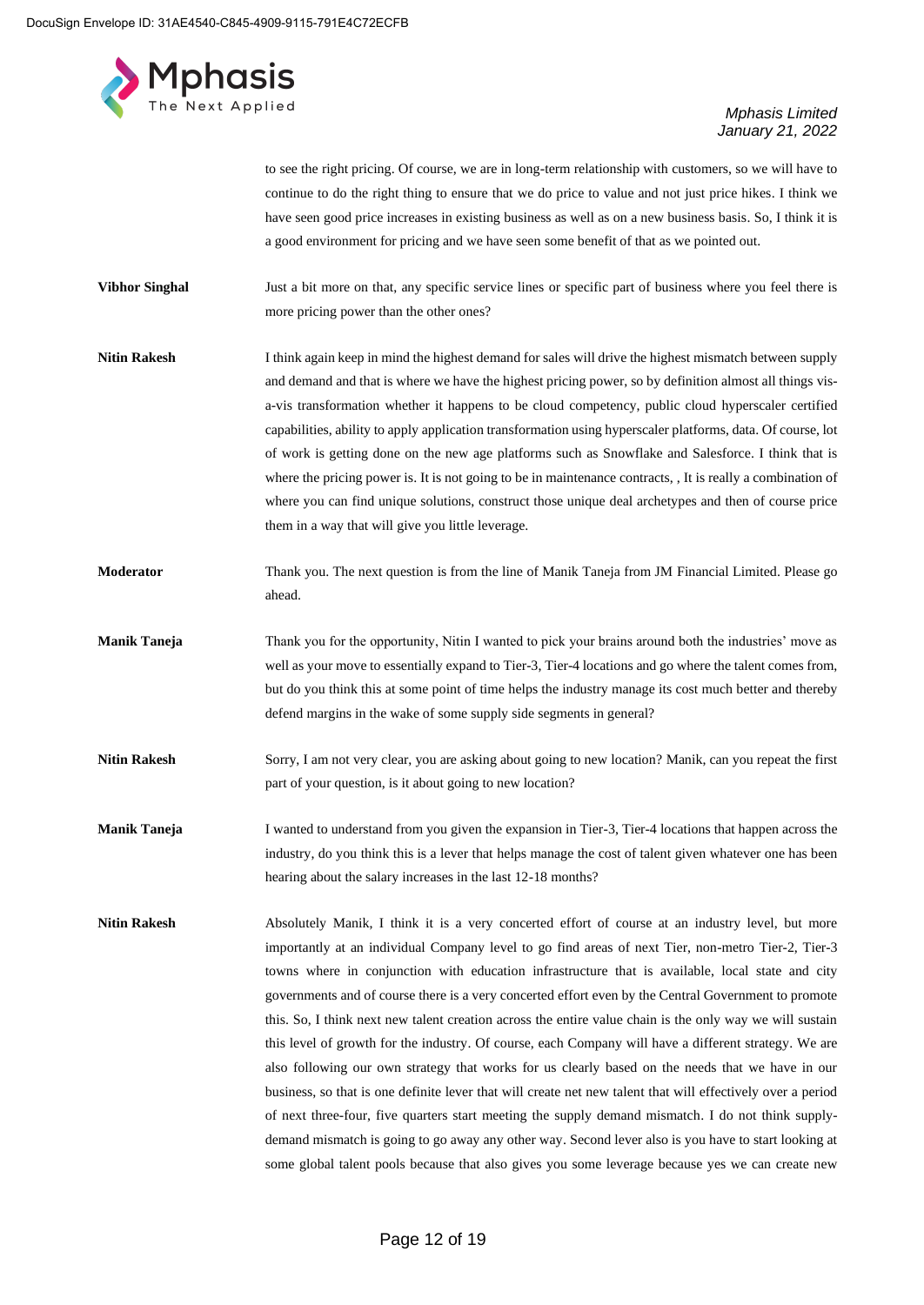

talent pools in India, but there is also always need for certain onshore talents. So we are also starting to see what we can do with the locations outside of India whether it is near shore, same time zone, within Mexico and Costa Rica, we are expanding into Canada. We have done some onshore in Europe. We are very interested in looking at what we can do in Eastern Europe in addition to what we already have there, we have done Taiwan. So, I think it is a combination of globalization and going down the value chain in terms of non-metro, Tier-2, Tier-3 towns, that is really, really good news for the long-term growth of the industry.

**Moderator** Thank you. The next question is from the line of Sulabh Govila from Morgan Stanley. Please go ahead.

- **Sulabh Govila** Thanks for the opportunity, I had a couple of questions, so Nitin you mentioned on Blink interactive that we won two synergy deals this quarter and this is within three months of closure of the deal sometime in September, so if you could throw some light on what went on well for you guys over there and was this faster than your own expectations?
- **Nitin Rakesh** I think a great question, so this is definitely a high need area. Most of our client base, which obviously is enterprise fortune 500, clearly is now pivoting towards what the big tech companies have done in terms of customer experience and design. So there was a lot of initial excitement and interest generated by the field as we announced the transaction and I think we ended up creating a very long list, prioritized long list of inbound needs to our channel and it was not a surprise to me that we had two early quick names and there is an interesting list of plans right next to that, that we will continue to convert So I think right now the need for that skill set is high. It validates our acquisition thesis that we will expand our addressable market that we tap and of course that will lead into increased pipeline in our TCV report, so I think that is the way it was, the TCV was conceptualized and that is the way it is playing out, still early days to be honest, it has only been three months. I think we have lot of opportunities still ahead of us. Scaling that talent is not as easy as scaling some of the parts of our business, so there is a very concerted effort underway in terms of how we can actually create more scalability in that talent pool without diluting the quality of work and at the same time without diluting the brand that Blink has created in the market over the last 20 years. So, I think it is a good place to be in, very pleased with the initial success because it is important to create early wins, because that creates more momentum for us to do continued work.
- **Sulabh Govila** The other bit is on the growth within the segments, so application growth versus BPO and ITO, so BPO and ITO are clearly lagging the applications growth, so if you could highlight nature of business there and the mix of new gen services versus applications?

**Nitin Rakesh** I think bulk of it again it is won partly by design, partly by the demand pattern that bulk of the growth is in application whether it is net new AppDev or very large projects coming out of application transformation, migration of data platforms, restructuring and migrating to cloud whether using GCP, AWS or Azure to restructure legacy platforms using optimal cloud mix - private, public, hybrid. I think that is really what is driving a lot of that growth and pipeline as well, so again not a surprise, I think very, very linked to the tribe construct that we have created and I do not expect that to change dramatically going forward as well.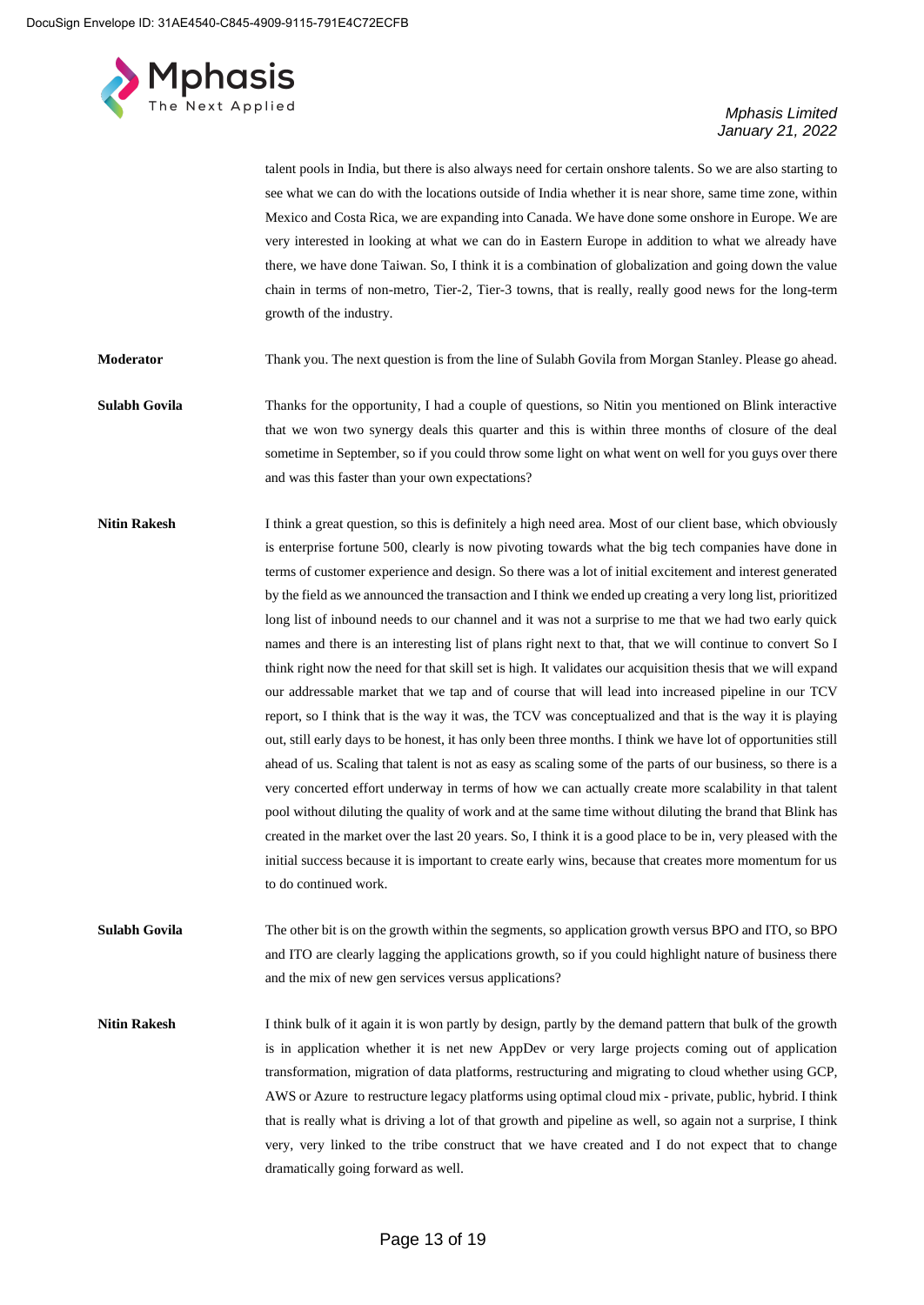

| Sulabh Govila       | One last bit from me is if you could highlight on the attrition rates where are they for you and<br>directionally versus last few quarters and any?                                                                                                                                                                                                                                                                                                                                                                                                                                                                                                                                                                                                                                                                                                                                                                                                                                                               |
|---------------------|-------------------------------------------------------------------------------------------------------------------------------------------------------------------------------------------------------------------------------------------------------------------------------------------------------------------------------------------------------------------------------------------------------------------------------------------------------------------------------------------------------------------------------------------------------------------------------------------------------------------------------------------------------------------------------------------------------------------------------------------------------------------------------------------------------------------------------------------------------------------------------------------------------------------------------------------------------------------------------------------------------------------|
| <b>Nitin Rakesh</b> | I think they are still elevated compared to historical level. I think I would say in the very short run, they<br>are probably stable at best, but they still continue to be elevated. We do expect that with some of the<br>action we just announced whether it was from a stock grant perspective or overall engagement that we<br>are creating through our new workflow future and employee value proposition and of course the quality<br>of work that we are bringing in to the team, we will potentially see improvement, I think we are<br>undertaking all the initiatives that is why we broke out all the supply chain and talent initiatives in a<br>little bit of detail this time., But my expectation is that this situation will improve as supply catches up<br>and of course as we continue to invest in understanding of this new workforce models in the client.                                                                                                                                 |
| Moderator           | Thank you. The next question is from the line of Sandeep Shah from Equirus Securities. Please go<br>ahead.                                                                                                                                                                                                                                                                                                                                                                                                                                                                                                                                                                                                                                                                                                                                                                                                                                                                                                        |
| <b>Sandeep Shah</b> | Thanks for the opportunity and congratulations on a very great set of numbers, Nitin. Just wanted to<br>ask as we scale up, we are also scaling up our average TCV win each quarter, so last year we were<br>between 250-275 million odd quarter, now this year we are comfortably above close to \$330 million,<br>So do you believe pipeline is enough and our efforts are enough that this numbers with the scale up will<br>continue to keep up and that will help us in terms of the momentum in terms of sustaining the growth<br>year after year?                                                                                                                                                                                                                                                                                                                                                                                                                                                          |
| <b>Nitin Rakesh</b> | By definition, large deals are lumpy. It is in some quarters you will have one, some quarters this will<br>not be helpful, so it is hard to kind of give you a number, but I think the average trajectory in the first<br>nine months of the year, we have seen 25% growth in TCV we sold. I think again I will guide you back<br>to the data that we gave on the pipeline. As soon as the pipeline continues to stay strong which means<br>we are originating deals, we are creating new opportunities and we are pricing them and we are willing<br>as many as we can, that will give us the best deal for what will happen with the TCV win every quarter.<br>We typically do not target a number every quarter, I think it is really what percentage of the pipeline<br>can we convert and how many more deals can we bring in, so I am very, very focused on making sure<br>the pipeline continues to grow and the conversion rate continues to be strong, I think that is the only<br>way we can manage it. |
| <b>Sandeep Shah</b> | You said pipeline is up by 10% YOY, right?                                                                                                                                                                                                                                                                                                                                                                                                                                                                                                                                                                                                                                                                                                                                                                                                                                                                                                                                                                        |
| <b>Nitin Rakesh</b> | YOY despite USD 1.3 billion of that being the last year's pipeline having been converted in the last 12<br>months and it is also up about 7% sequentially, so keep in mind the trajectory of both pipeline and TCV<br>wins.                                                                                                                                                                                                                                                                                                                                                                                                                                                                                                                                                                                                                                                                                                                                                                                       |
| <b>Sandeep Shah</b> | Just on DXC, as you said the target was to achieve at mid-single digit, we are already there, so do you<br>believe worst is getting behind in DXC where most of the remaining business is stickier annuity based<br>where further decline may not be that big?                                                                                                                                                                                                                                                                                                                                                                                                                                                                                                                                                                                                                                                                                                                                                    |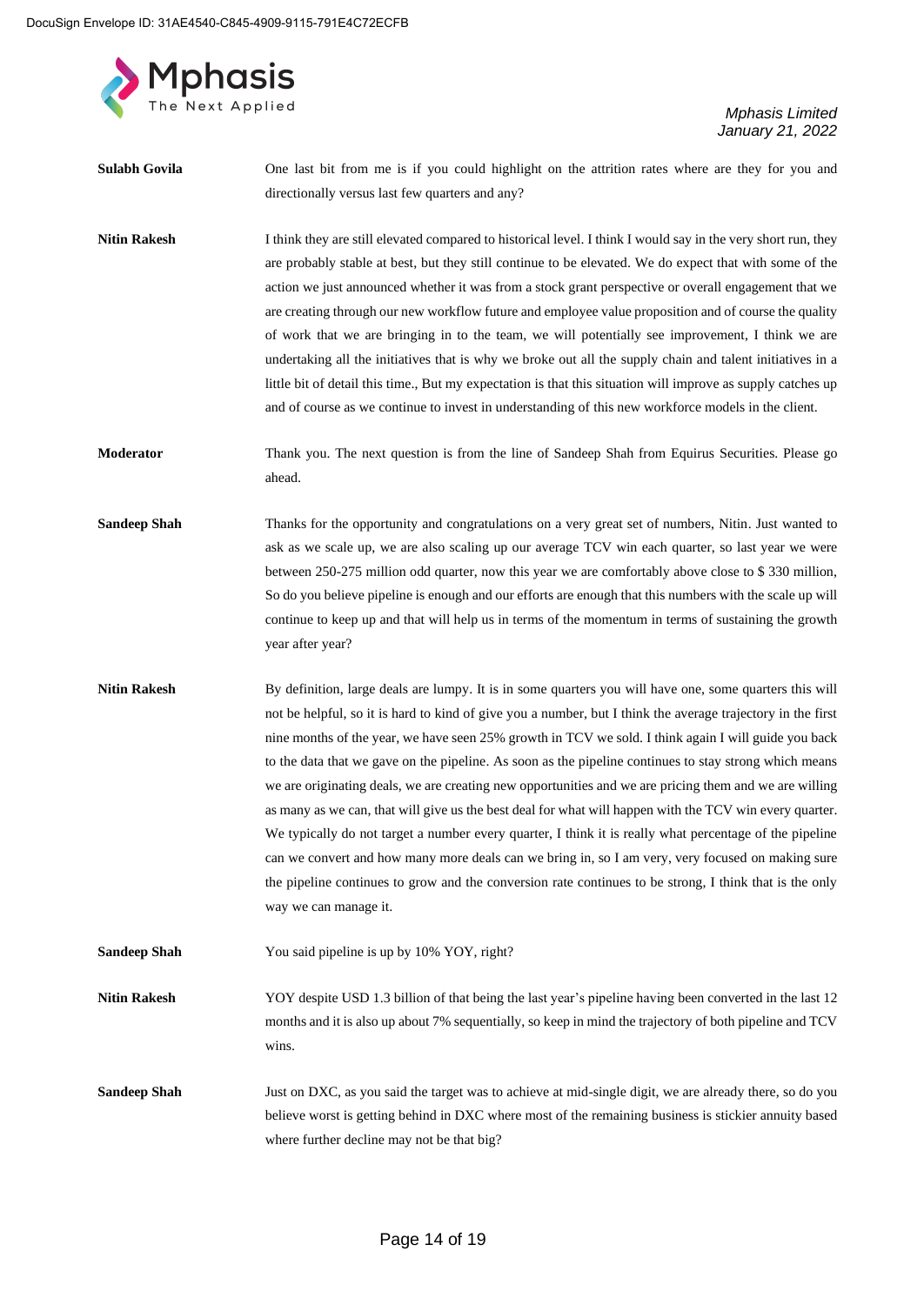

| <b>Nitin Rakesh</b> | Directionally, we just said given the trajectory we were seeing in Direct by end of FY'22, so I think of<br>course Direct growth has and of course the Blink acquisition helped there as well, so we are going to<br>achieve that 5.4%-5.5% number this quarter. Again, I think we will probably, we are already seeing<br>little bit more stabilization compared to what percentage decline was on a sequential basis early part of<br>the year. But I think all I can tell you is the focus for us really is on growing Direct as fast as we can,<br>but from that perspective I think the directionally the growth will still really, really come from Direct. |
|---------------------|-------------------------------------------------------------------------------------------------------------------------------------------------------------------------------------------------------------------------------------------------------------------------------------------------------------------------------------------------------------------------------------------------------------------------------------------------------------------------------------------------------------------------------------------------------------------------------------------------------------------------------------------------------------------|
| <b>Manish Dugar</b> | Just to add to that I think the comment that we had made earlier that MRC is not the end of it and this<br>is a relationship that goes way beyond that. So, this quarter revenue will reflect that, however, even if<br>not an investment category for us and Direct is delivering what we aspire to, it will continue to mean<br>that mathematically DXC will become lesser and lesser at the percentage level.                                                                                                                                                                                                                                                  |
| <b>Sandeep Shah</b> | Whichever DXC led clients are coming off because of the decline in the business as a whole;<br>contractually we are allowed to tap them directly or we may be restricted to do that, and if you do that,<br>are we gaining traction out of that as a whole?                                                                                                                                                                                                                                                                                                                                                                                                       |
| <b>Nitin Rakesh</b> | That is a question that I would like to keep away from going into details. We respect the relationship,<br>we want to make sure we do right by every client relationship directly or indirectly and I think we<br>follow their protocol really, really intently over the last many years of the relationship because it is not<br>in our DNA to really violate any principles, forget what's in the contracts. So, I think that is a question<br>that I would like to just avoid having discussion on.                                                                                                                                                            |
| <b>Sandeep Shah</b> | Fair enough, just last question, Manish, is this EBIT margin of 15.5% to 17% is we are talking about<br>organic margin excluding Blink, right?                                                                                                                                                                                                                                                                                                                                                                                                                                                                                                                    |
| <b>Manish Dugar</b> | That is right, the guidance was 15.5 to 17 before we did the Blink transaction and Blink was expected<br>to cost about 1%. We are currently at 15.1 with the Blink charges and without that we are at about 15.9,<br>so that is how we are calling it well within that range.                                                                                                                                                                                                                                                                                                                                                                                     |
| Moderator           | Thank you. The next question is from the line of Mukul Garg from Motilal Oswal. Please go ahead.                                                                                                                                                                                                                                                                                                                                                                                                                                                                                                                                                                  |
| <b>Mukul Garg</b>   | Nitin, I think it is quite heartening to see the broad-based client growth which you have had this quarter.<br>But I just wanted to narrow down to your key BFSI client, you also hinted earlier about their increase<br>in tech budget which they have announced, if you can just help drill down to, A) whether you have<br>already started seeing some benefit of that come in your relationship with them, and B) how much of<br>your business comes under their run the bank or change the bank category and how do you see the<br>potential gains flow down to you?                                                                                         |
| <b>Nitin Rakesh</b> | Without going into specific client relationship, all I will tell you is that for the third quarter in a row,<br>we had sequential growth in all top seven clients that are over 50 million. So by definition that should<br>tell you the answer is what you are asking me. We have definitely seen benefit coming out of the<br>expanded tech spending. We do very little run the business type of work, 90%-95% of it is really all<br>change related primarily given the fact that is where the trend is and that is where they would like help.<br>Otherwise, many of our clients have their own large teams globally and they would not really need us        |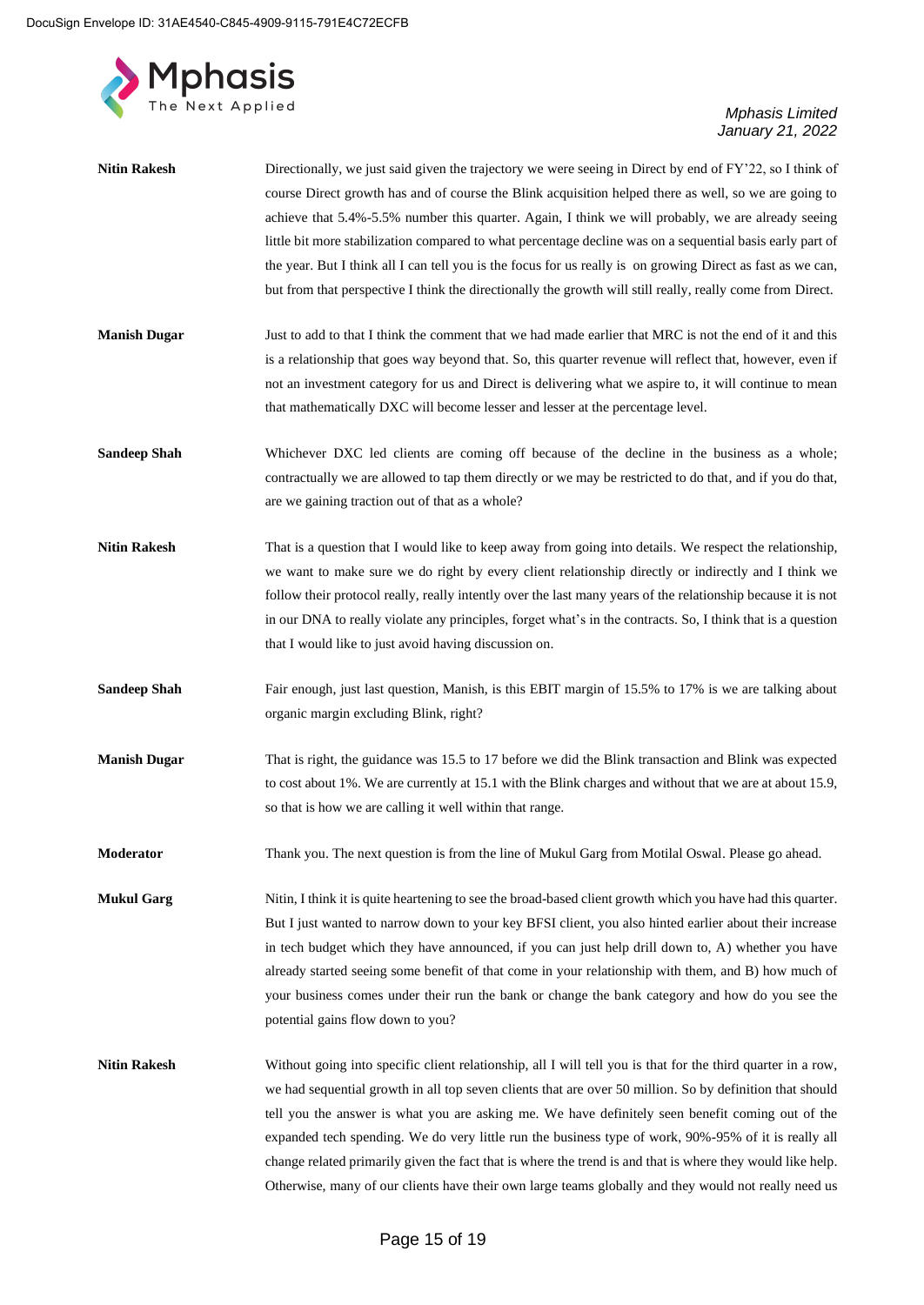

if all we could do was execute day-to-day business. So I think the focus really for us to be thought partners, change partners, focus is for us to make sure that we are able to give them capabilities where they are looking to acquire new platform builds, new transformation projects, new modernization capabilities and this is not just for one client, it is across the board and that is the nature of the strategy that we follow with the tribe construct. So I think we are seeing of course very strong share gains across all top seven customers. That is reason why you are seeing that level of growth in the top five, top 10, and top 20 as well.

**Mukul Garg** Another way to ask this is if you look at the commentary which is coming out of big banks in US, do you expect that to kind of migrate down to other institutions as well in the banking space and the spend to materially jump or increase going forward as the competitive intensity kind of runs through the whole spectrum of the banking ecosystem and naturally that should help us accelerate our growth there?

**Nitin Rakesh** The short answer is yes, it is not just in retail banking, it is in payments, retail banking, life management, asset management, stock broking, almost every segment is going through a very significant reinvestment secular trend. I mean if you just look at the value that has been created with the new age exchanges and the new age trading platforms, that is really, really putting a lot of pressure on making sure that everybody in this ecosystem is able to step up and invest. By definition, Dollar amount for large banks are much larger, so that is where the bulk of the incremental Dollar spending is visible to us. But that does not mean that this is not going to percolate down to the next 10 or 20 financial institutions and that is why you know one of the heartening thing for us in the NCA business a lot of that growth is actually coming out of banks that we have acquired in the recent last 12-18, 24 months. In a financial institution, the asset manager and wealth managers, the entire cohort is actually growing very strongly for us on the new business side as well, so I think I am very pleased with the shape of the client pyramid, very pleased with the fact that we have some very strong names in that mix. We gave out a breakup of, in the last earnings call, how many fortune 500 names we have acquired. We can assume a definition of 50% of our business is banking, 50% of those names would also be from that segment. I think it is really a broad-based approach to spend growth. And the announcement we made earlier today around setting up about Web 3.0 block chain CoE with crypto exchange also goes further in capturing another spend area that is beginning to pick up because every large bank is starting to build infrastructure for actually managing this opportunity for their customers.

**Moderator** Thank you. The next question is from the line of Nitin Jain from Fairview Investments. Please go ahead.

- **Nitin Jain** Thank you for the opportunity, so my question is regarding the deal wins. So, it seems to be playing out a little differently from us and by different, I mean positive different like we have announced four large deal wins this quarter So I want to know what we are doing differently from the industry that we are still able to garner a good number of large deals, and have we started tapping into Blink's fortune 500 clientele?
- **Nitin Rakesh** I think what we are doing is really, we are being very consistent with making sure that we are taking the deal archetypes that work with one customer over next customer because there is a lot of repeatability in those transformation construct that have been created. I think we gave out a detailed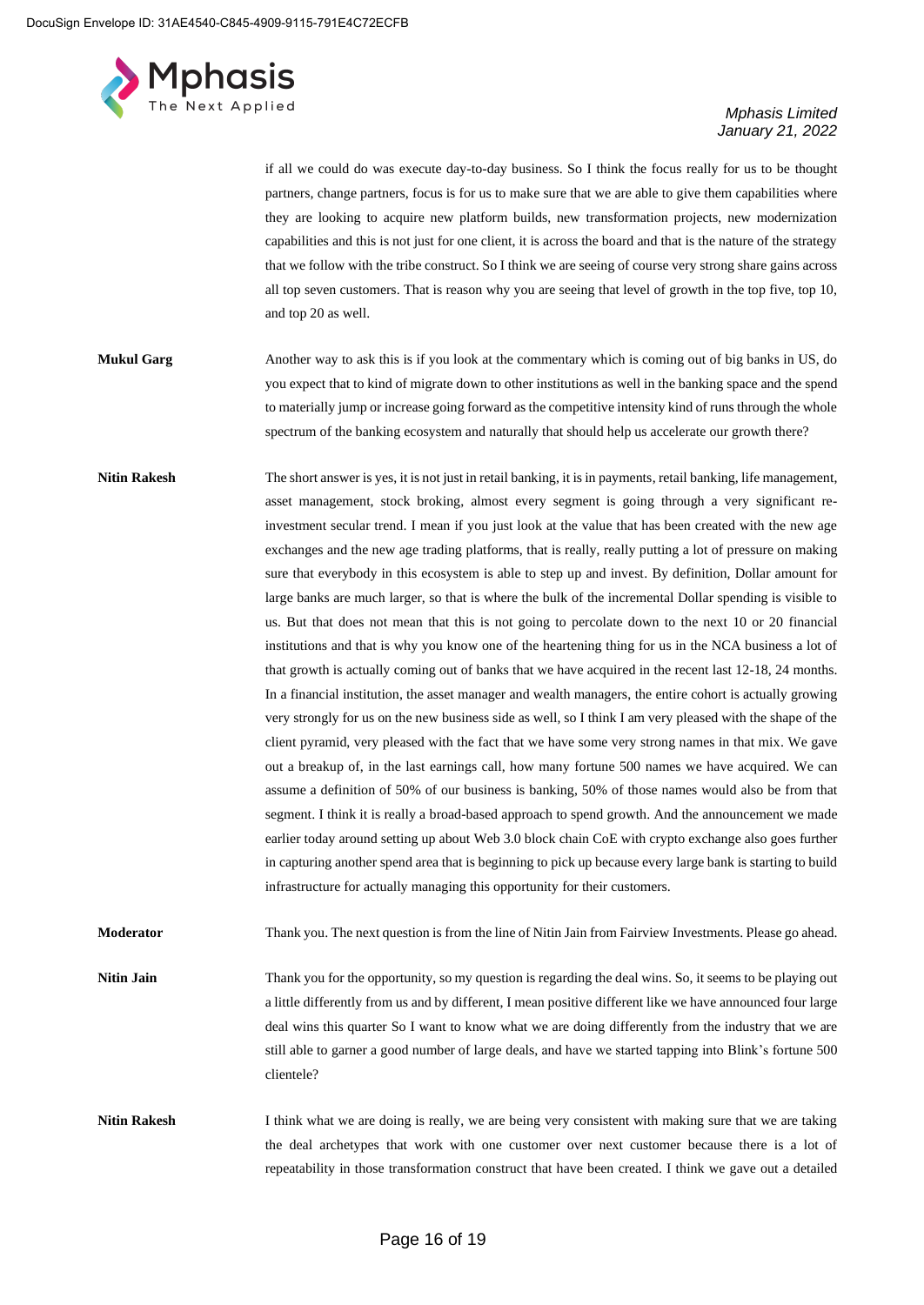

explanation of the fact that we are not waiting for clients to define the problem, we are taking a very proactive approach within the tribe-led construct. Then investing in the customer to understand what their strategic direction is and how we can align with that, and really, really then creating a very high quality delivery infrastructure that delivers to the, concerting high touch, high trust is really the way we think about creating a client relationship and that really is the reason why the client metrics on the client pyramid have also improved, so I think the real secret sauce is really in execution, but also is in building competency and getting this capability design, architecture, and engineering which I think is the need of the hour and that is a call we took four-five years ago and that is bringing rich dividends to us.. At the same time, we are also looking around corners to see which other areas we keep investing in, that is another time I will remind you of the partnership we announced, I think it is a combination of many such things.

- **Nitin Jain** Just a follow up on that, when can we expect it to start reflecting in the margins, because last two quarters, I know discounting the Blink acquisition, we do not see the positive leverage playing out in terms of margin, so any comment on that?
- Nitin Rakesh Let me just do the math for you again, 15.1 reported, 80 BPS impact from the Blink acquisition 15.9. We also said, we have actually taken utilization down significantly. You can assume that probably a 100 to 150 BPS impact of that. In addition to that, we announced the ESOP RSU award stock grants and that itself is another 80-basis points impact, so that is where the leverage is. Despite all of these increased expenses, we are still directly maintaining and sustaining that margin and growing at 30 plus percent three quarters in a row on an organic basis. I think, to me, that strength in operating leverage is right there.
- **Moderator** Thank you. The next question is from the line of Kshitij S. from Tusk Investments. Please go ahead.
- **Kshitij S.** Thank you for taking my question, it is around the TMT growth on a sequential basis. So how much of the sequential growth is attributed to the Blink acquisition and the two new deals, one is in TMT, could you throw some light on the price of those?
- **Nitin Rakesh** I do not think we announced the two new deals in TMT this quarter. I think the one large deal we announced was in healthcare and the other deals are not in TMT. I think the impact of Blink sequentially is about 9 million, but even if you take that out, if you see the YOY number, you will see a pretty significant growth in TMT almost to the tune of high 80% to 90%. I think it is pretty broad-based growth within TMT as well and it has been growing for the last, I would say, six quarters or so at the back of deals that we won in FY'21 as well as in the more recent past. I think, while Blink has a role to play there, it is not only Blink that is driving that growth.
- **Manish Dugar** Just to add to what Nitin said, the 9 million incremental in Blink is not all TMT, only a part of that is TMT.
- **Moderator** Thank you. Ladies and Gentlemen, we will be taking the last question that is from the line of Nitin Padmanabhan from Investec. Please go ahead.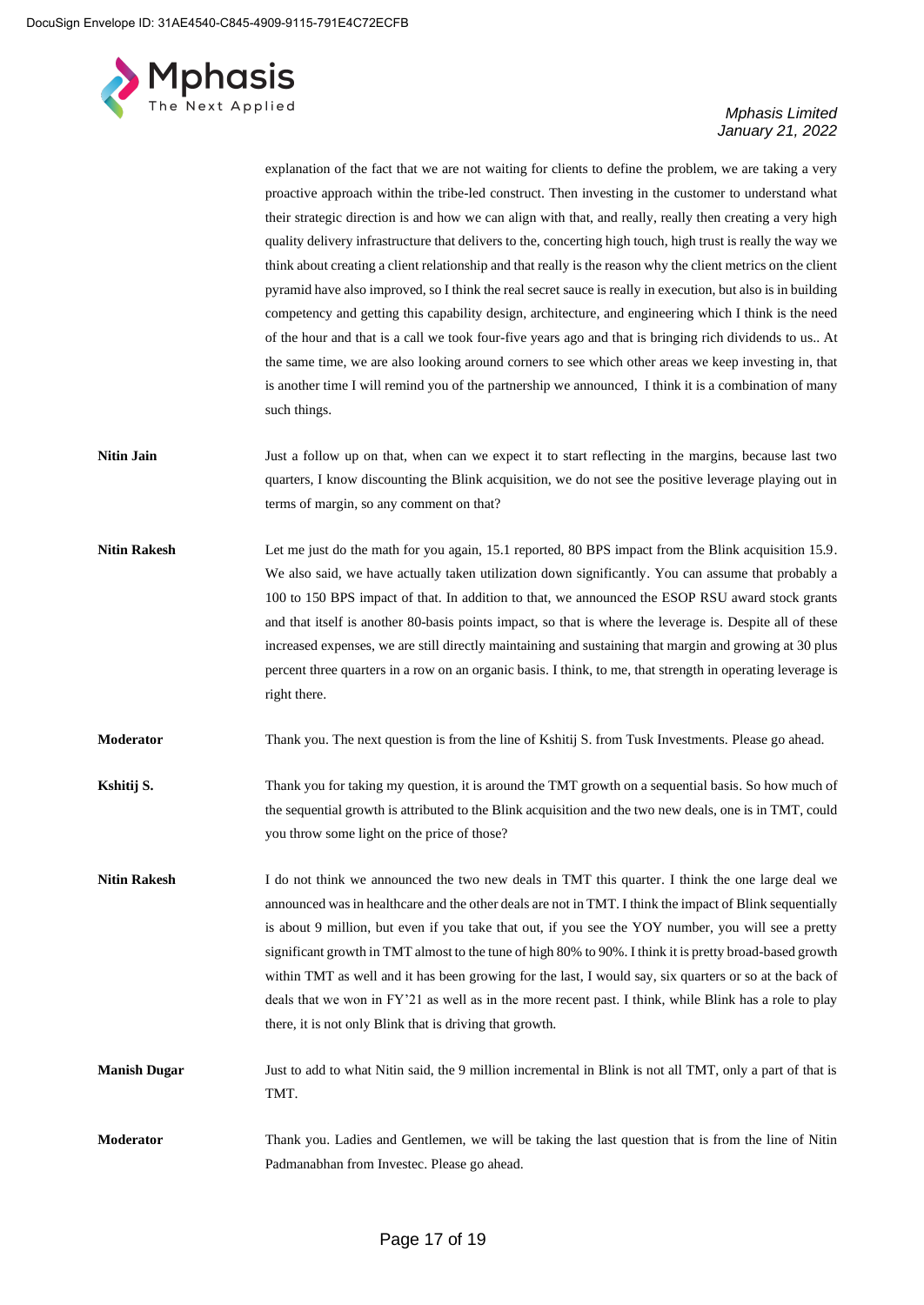

- **Nitin Padmanabhan** Just wanted your thoughts on our onsite-offshore mix, where most companies have sort of seen very strong shifts albeit within the range and possibly driven by the large deal strategy as well. So just wanted your thoughts on how we should think about the onsite/offshore mix as we go forward?
- **Manish Dugar** If you look at even a very long-term data points of Mphasis, it has been consistent in terms of the kind of work that we do and the onsite/offshore mix. As you rightly mentioned, digital work working on changing the business side of things where we are consultative and where we do not go behind RFP responses, do tend to have onsite centricity. I think the important thing to remember is we look at the business with the customer first in terms of what adds the maximum value to the client and onsite/offshore is an outcome of that. As long as the deal makes sense from the delivery of value to the customer perspective and our bottom line perspective, we do not necessarily want to push for offshore centricity especially when we now see the talent pool quite a bit dispersed across the globe and anything outside of India for us is onsite, so even if we were to take talent from other markets, it will get classified as onsite, so the kind of work that we do and the talent pool diversity from a geographic perspective I think we are quite happy with what we are at this point in time in terms of onsite/offshore.
- **Nitin Rakesh** The only thing I will add to that Nitin is that if we look at the recent additions and headcount in the MD&A as well as the fact that we added significant number of trainees and we will continue to do that in Q4, should give you a sense that a lot of the incremental headcount addition will be offshore centric. Of course, we want to make sure that we invest in having the right talent wherever needed purely because if the program needed, we would have it, but I think the tailwinds for offshore adoption will be a bit higher than we have seen in the previous last five or six quarters or so.
- **Nitin Padmanabhan** Just a quick follow up there, when you look at onsite headcount and you think about attrition in those markets and you think about the inflation in those markets overall, do you think that whatever COLA is there and that sort of completely offsets the sort of headwinds, or do you think that onsite cost inflation sort of from an industry perspective itself becomes a bigger sort of a worry and anyway you have been sort of diversifying geographically there, but just wanted your thoughts broadly on onsite wage inflation, attrition from an industry perspective and whether onsite costs increases are a big risk from an industry perspective and our perspective overall?
- **Nitin Rakesh** I would not say just the onshore wage inflation is an issue, I think the issue is really the talent, demandsupply mismatch. There is definitely work to be done in creating this new talent in almost every market that we are operating in, so to me I think the only answer I can give you is to take you back to the pricing tailwind and the price to value discussion. I think we are going to use that very effectively. We continue to meet all headwinds on cost of labor and of course the Direct cost and that is the reason why I'm quite pleased with the way the margin is actually sequentially improved at a gross level by applying many of the same levers. So, I think it is a reality that we are all living with, our clients are living with it and the ability to just continue to price to value that we can manage.

**Moderator** Thank you. Ladies and Gentlemen, that was the last question. I now hand the conference over to Mr. Nitin Rakesh for his closing comments.